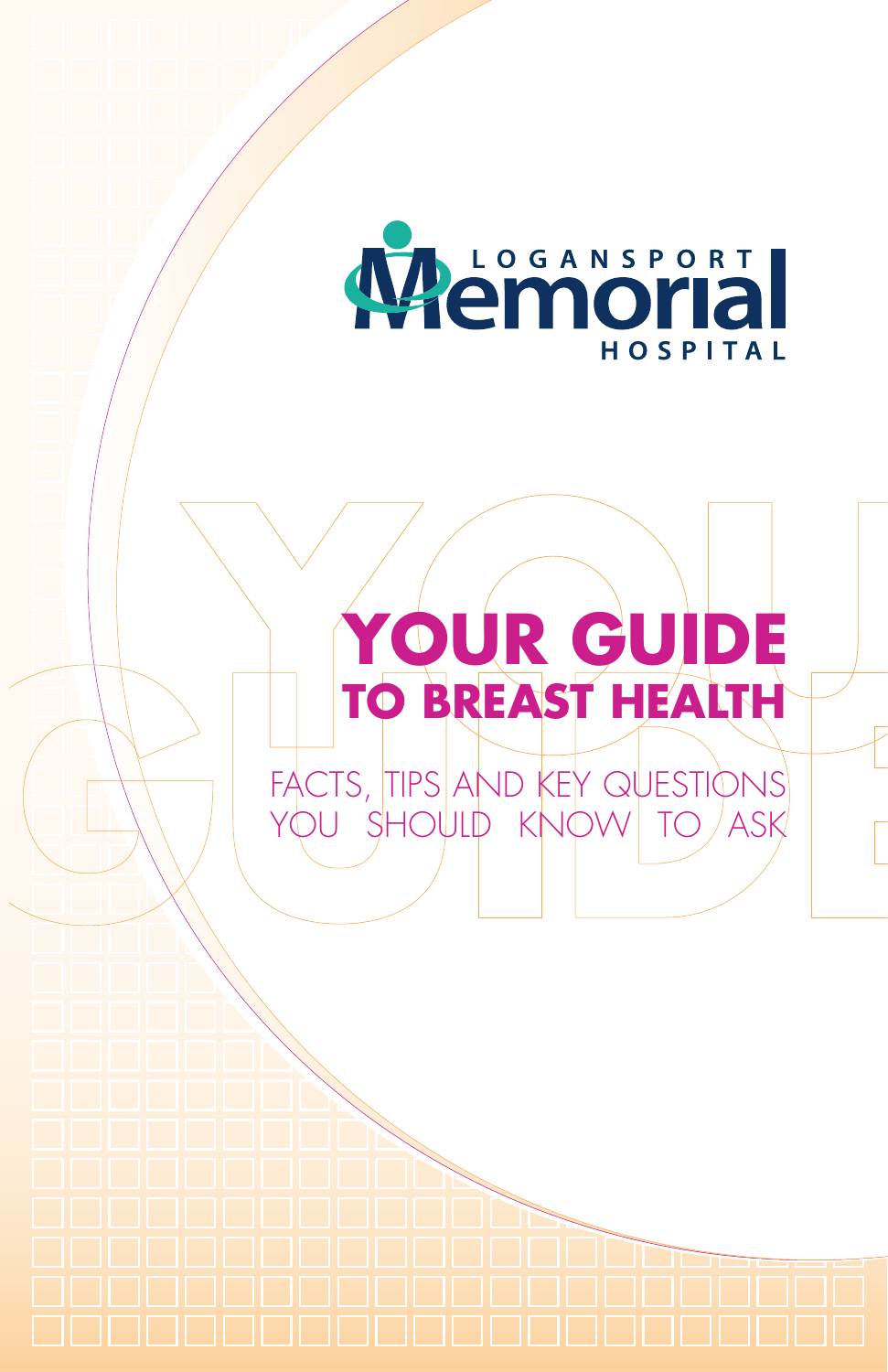

The National Women's Health Resource Center, Inc. (NWHRC), is the leading independent not-for-profit health information source for women. NWHRC develops and distributes up-to-date and objective women's health information based on the latest advances in medical research and practice.

#### **For more information, contact:**

National Women's Health Resource Center 157 Broad Street, Suite 106 Red Bank, NJ 07701 877-986-9472 www.healthywomen.org

### **Medical advisor for this publication and the Learn. Love. Commit. Campaign:**

Lydia T. Komarnicky, MD Chair and Professor Department of Radiation Oncology Drexel University College of Medicine Philadelphia, PA

© October 2008 National Women's Health Resource Center, Inc.

grant from Eli Lilly, & Co.

The information suggested in this publication is not intended as a substitute for medical advice and does not suggest diagnoses for individual cases. Consult your health care professional to evaluate personal medical problems.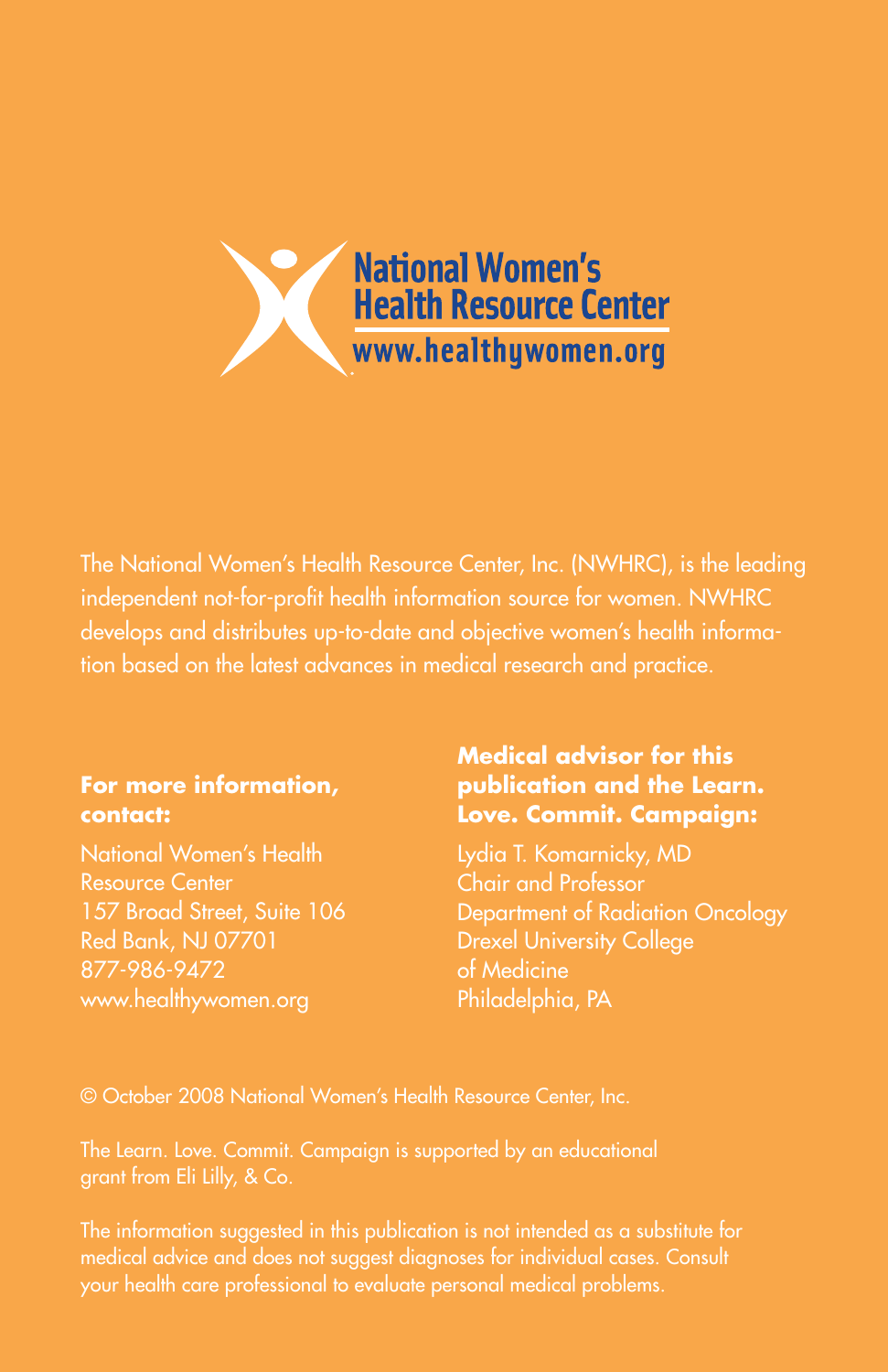# Your Guide to Breast Health

**Your breasts.** Whether you view them as a sign of your sexuality, your motherhood, two body appendages you have to stuff into an uncomfortable piece of clothing every day, or all three, they have, throughout the centuries, come to epitomize the divine feminine.

This guide is designed to help you understand the facts about your breasts, breast disease (particularly breast cancer) and breast cancer prevention and screening. It will also provide you with information about breast surgery and even about changes in your breasts throughout your lifetime. The goal? That you understand how to keep your breasts as healthy as possible throughout your life, no matter *how* you view them!

# **Table of Contents**

| Too Big or Too Small? Surgery to |
|----------------------------------|
|                                  |
|                                  |
|                                  |
|                                  |
|                                  |
|                                  |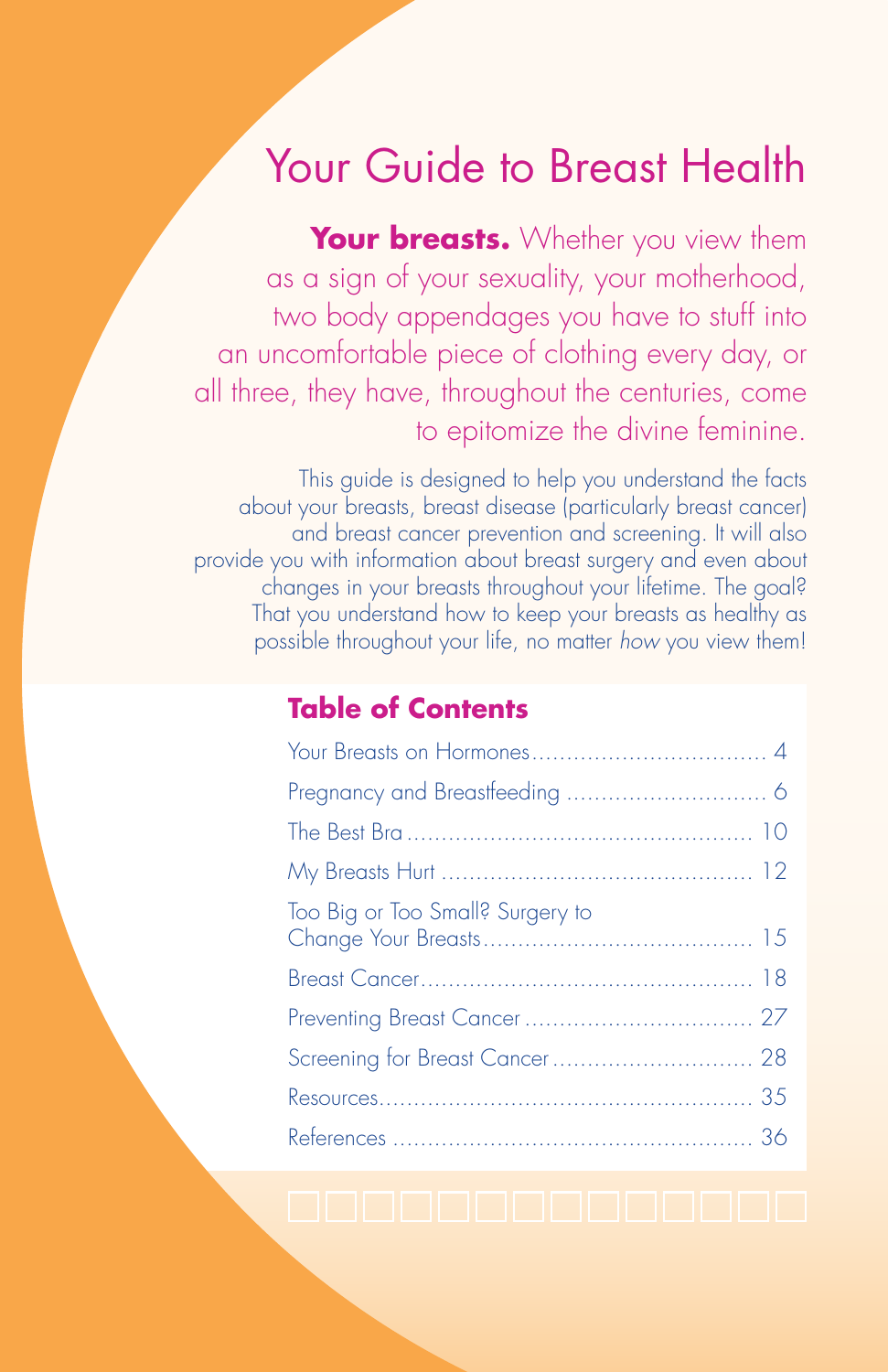# **<sup>1</sup>** Your Breasts on Hormones

Maybe you didn't notice you had breasts until you hit puberty. Actually, however, they've been there since you were but a six-week-old collection of cells in your mother's uterus. By the time you were born, nipples and the beginning of a milk duct system already existed. This makes humans the only mammal that develops milk-producing glands *before* any newborn needs them.

Ah, but then puberty hit. The same symphony of hormones that led to hair growth under your arms and in your pubic area, a waist (who would have thought!) and your period, jump-started the growth of fat—yes, fat!—in your breasts (truth be told, much of breast tissue is fat, particularly as you age). But fat is just one part of your breasts. Other parts include:

- **alveoli:** hollow cavities lined with cells that secrete milk
- **lobules:** several alveoli
- **nipple:** the part of the breast into which the ducts from the lobules drain

Estrogen conducts this entire process, as it does so many other things during puberty in women. That's because breast cells and estrogen go together like a training bra and an 11-year-old, with breast cells expressing, or creating, receptors for two types of estrogen. When estrogen molecules encounter these receptors, they lock in, stimulating cells in the breast's milk ducts to grow and divide. Before you know it, that training bra has become a B cup.

But a conductor is nothing without her orchestra. So while estrogen may lead the hormonal orchestra, it doesn't operate in a vacuum. Progesterone has its job to do, stimulating the development of the alveoli and lobules. Then other hormones such as insulin, cortisol, prolactin and growth hormone add their expertise to the breast growth concerto.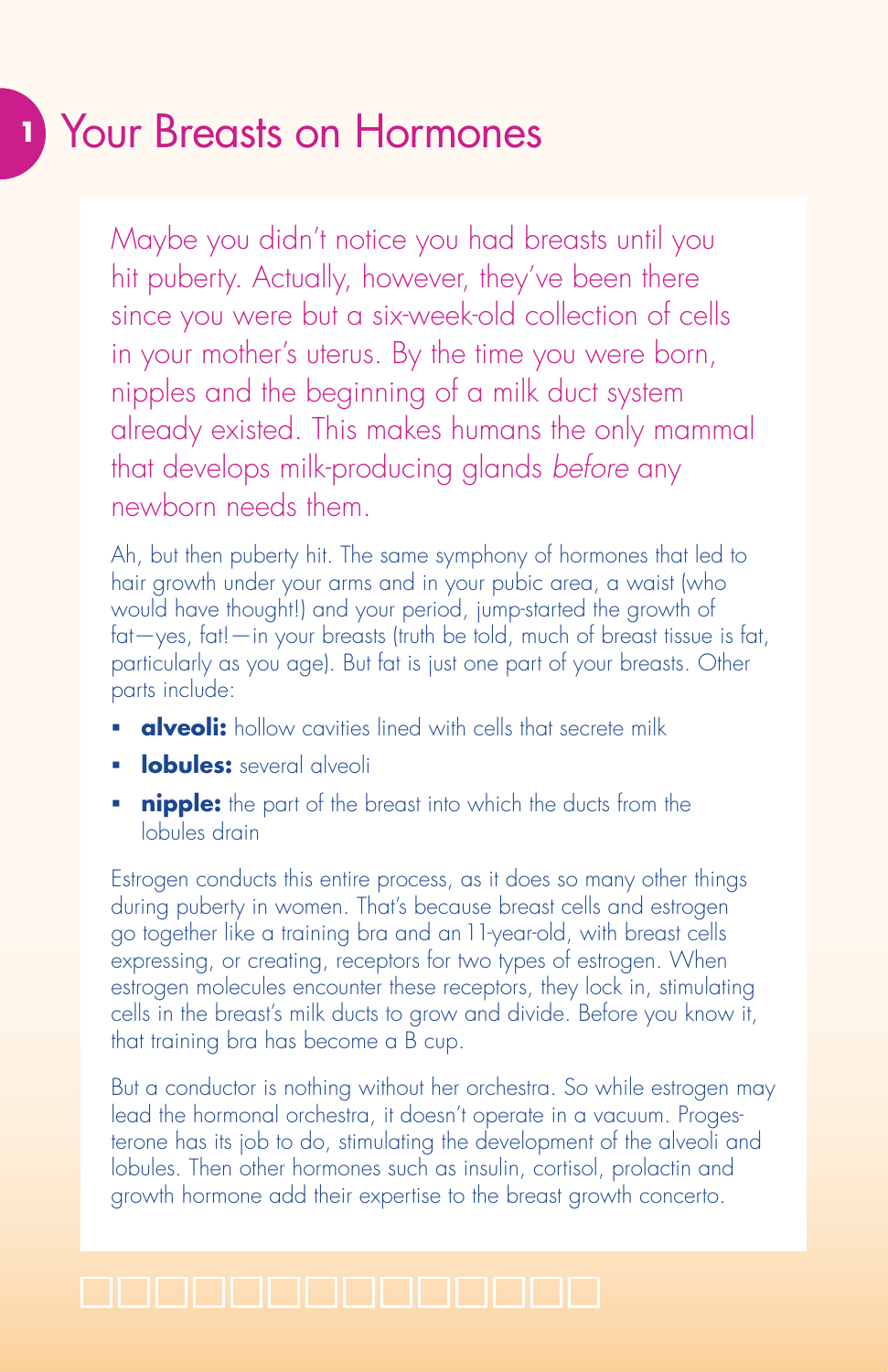Since these hormones rise and fall with your menstrual cycle, your breasts change throughout the month. Those tender, lumpy, swollen and painful breasts you experience just before you start menstruating? Blame high levels of progesterone.

# **ANATOMY OF THE BREAST**



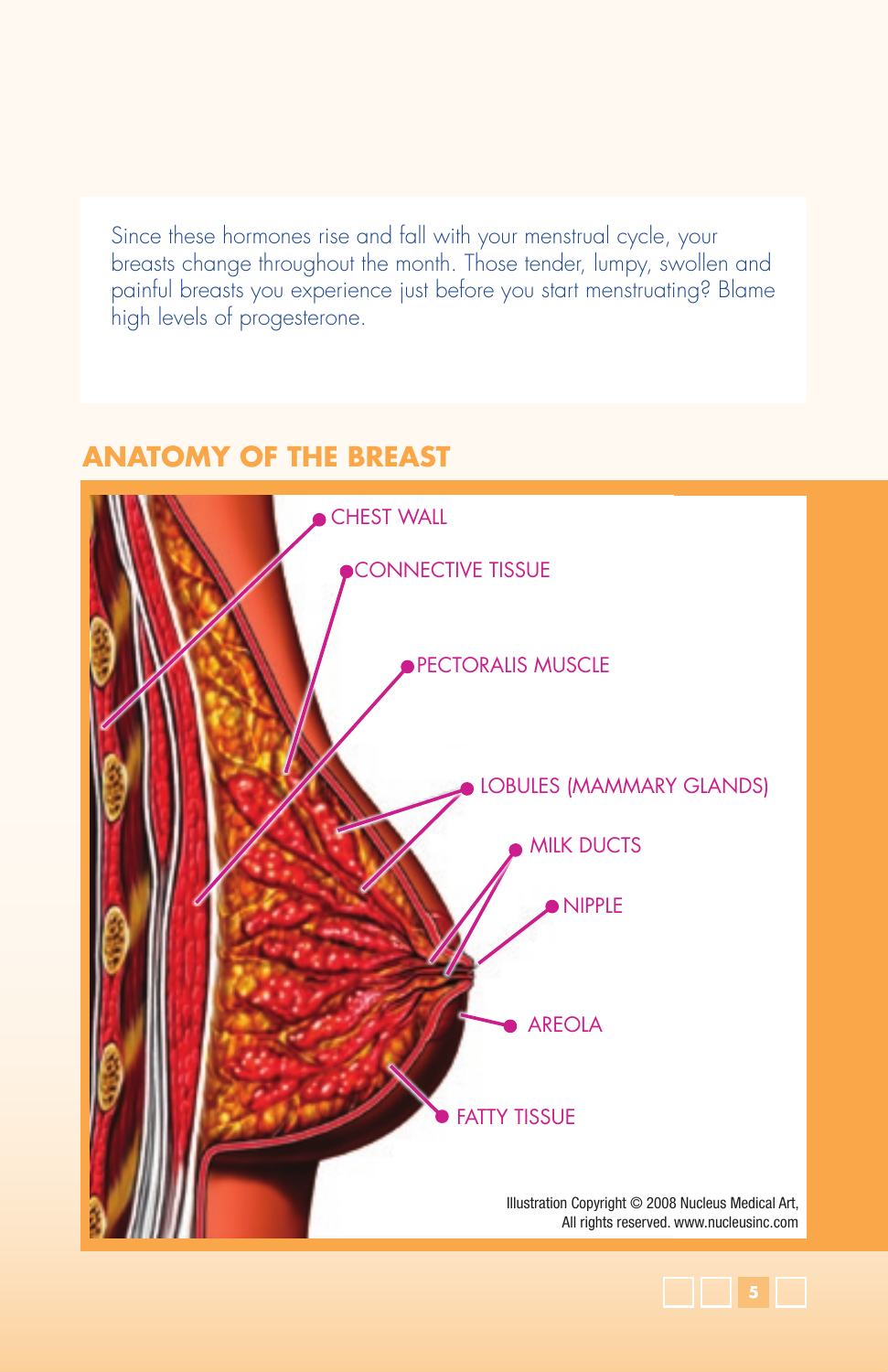# **<sup>2</sup>** Pregnancy and Breastfeeding

No matter what size bra you wore when you graduated high school, your breasts aren't considered "fully" developed until the hormones of pregnancy and lactation kick in. That's when major growth occurs in the milk duct system, producing numerous lobules. These changes occur very early in pregnancy, even though they won't be needed for nine months. In fact, for some women the breast tenderness and soreness of early pregnancy, along with their first-ever appearance of cleavage, is their first clue that they might be pregnant.

As the pregnancy progresses, your breasts grow larger, veins may appear on the surface as the blood supply increases and the nipples darken. By the fifth or sixth month of pregnancy, your breasts are ready to produce milk. In fact, you may already see a watery discharge from your breasts called colostrum, the "pre-milk" that will be your baby's first meal if you breastfeed. Now you know why you have breasts—to feed your baby.

### **Breastfeeding's boost**

KEY FACT **KEY FACT** 

Even if you only nurse your baby for a few days or weeks, that early milk provides an important source of antibodies to protect against disease as the infant's own immune system develops during the first year. That's one reason the American Academy of Pediatrics recommends that babies be exclusively breastfed for the first six months. Other reasons to breastfeed are the long-term health benefits.

# **Benefits of Breastfeeding**

Studies find that breastfed babies score slightly higher on IQ tests, especially babies who were born prematurely. Breastfeeding also reduces the number of ear infections and the risk of Sudden Infant Death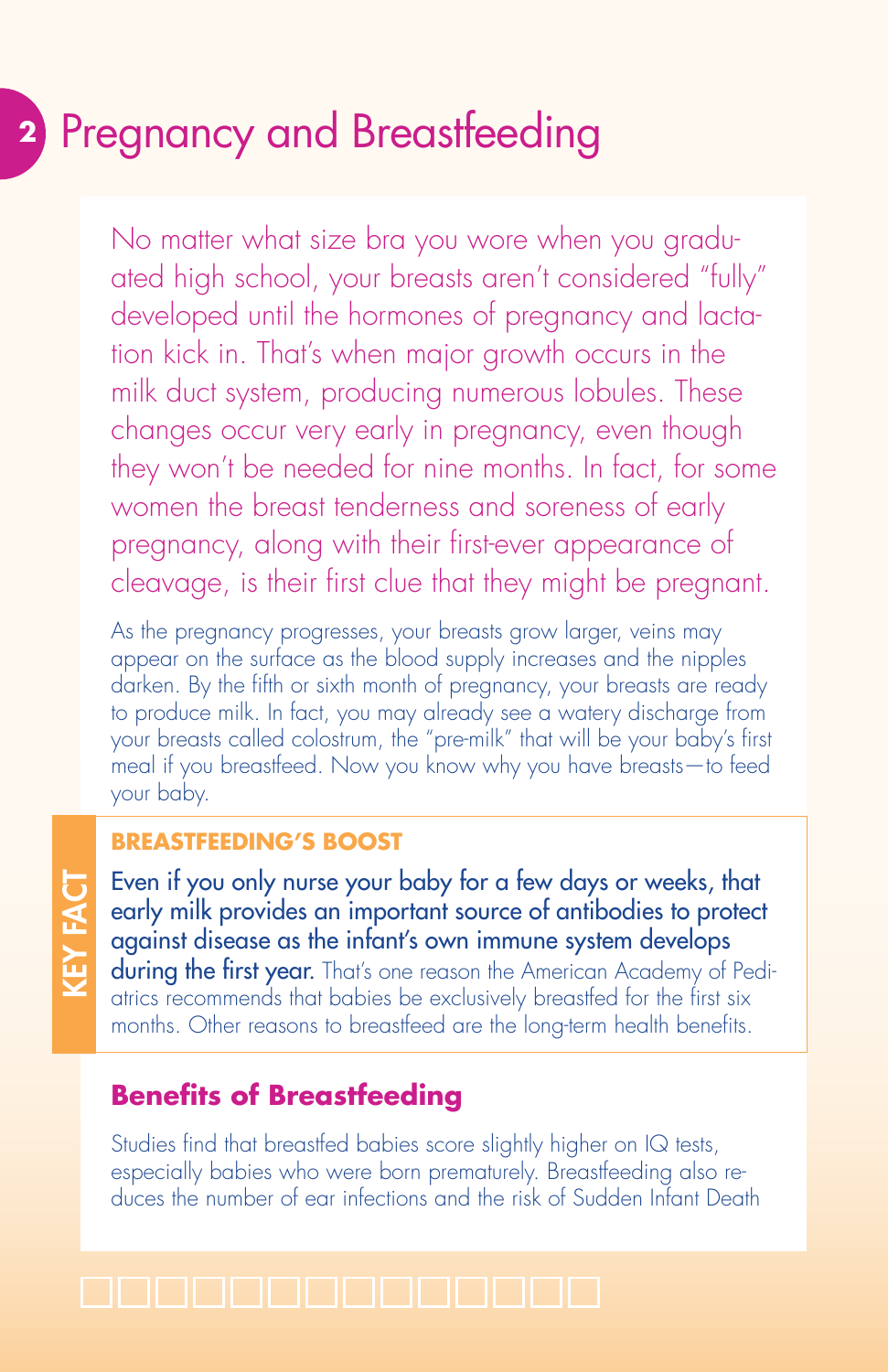Syndrome (SIDS), decreases the likelihood of later obesity and may protect children from allergies. Breastfed children also have fewer dental cavities later in life, are less likely to develop type 1 diabetes and have fewer psychological, behavioral and learning problems as they grow. Also, those who were breastfed as infants are less likely to develop childhood lymphoma, leukemia, multiple sclerosis, diabetes, inflammatory bowel disease, childhood obesity and celiac disease. Plus, human milk enhances cognitive development, antibody response to routine immuniza-

## TIPS FOR BREASTFEEDING **SUCCESS**

- Have your nurse or a lactation consultant check how Baby latches on while you're still in the hospital. While it might be uncomfortable, it shouldn't be painful.
- Plan to breastfeed about eight to 12 times in every 24-hour period. Always feed on demand.
- **Try not to use a bottle or other** nipples, including pacifiers, until breastfeeding is well-established.
- **Stay hydrated to ensure your body** can make enough milk. Sip water when nursing.
- Nurse in a calm environment to help your milk let down.

tions and your child's visual development.<sup>1</sup>

But breastfeeding doesn't only benefit the baby. It benefits you, too!

- It helps your uterus return to its pre-pregnancy size and reduces postdelivery bleeding.
- It makes it easier to lose those pregnancy pounds (you burn up to 500 extra calories a day nursing).
- It may reduce your risk of postpartum depression and breast and ovarian cancer.
- It can delay the return of your period (although you should still use some form of birth control when you resume intercourse).
- It saves money (no formula!).

The good news is that more women are breastfeeding their babies. In 2005, the latest year for which figures are available, an estimated 74 percent of women breastfed their newborns, about a 6 percent

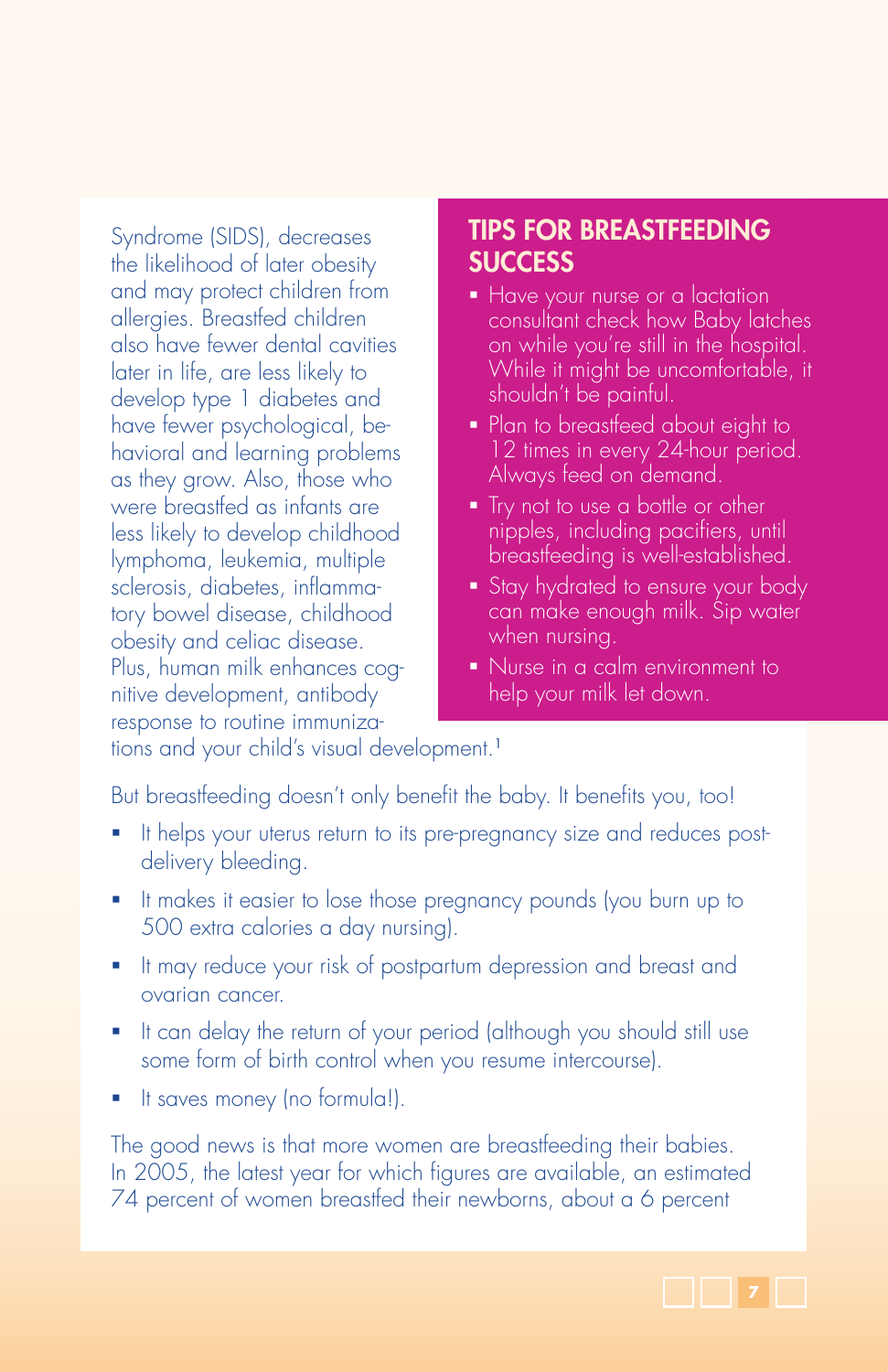increase since 1999. The bad news is that women don't breastfeed for long; by three months, just 43 percent of women were still breastfeeding, a figure that dropped to 21 percent at one year.<sup>2</sup>

# **Ask your health care professional:**

Asl<br>
hec<br>
pro<br>
Sho<br>
cha<br>
l'm<br>
Wil<br>
dife Should my diet change when I'm breastfeeding? Will certain foods affect my baby?

If you're worried about breastfeeding, seek help. Ask your health care professional to recommend a certified lactation consultant for coaching before and after the birth and throughout the first few weeks of your baby's life until both of you have breastfeeding down pat. A lactation consultant also can help you plan to continue to breastfeed after you return to work.

# **How to Avoid—or Manage— Common Breastfeeding Challenges**

Breastfeeding isn't all soft music and rocking chairs. Here are the most common breastfeeding-related problems and how you can avoid them:

### **Sore and cracked nipples**

Check the position of the baby when she latches on, smooth lanolin over your nipples after each nursing session and let your nipples air dry after each nursing session. Also, alternate which breast you start on for each session. To help you remember which breast was last used, put a reminder, such as a plastic bracelet, on your wrist on the side to start with next session. And limit nursing to five to 10 minutes on each side initially until your nipples toughen up (just a few days). You should also not hear any clicking or sucking sounds. If you do, the baby isn't positioned right. Move the baby closer and hold his head firmly so his mouth covers as much of the areola as possible.

### **Engorgement (overly full breasts) or blocked milk duct**

Warm compresses, letting warm water run over your breasts in the shower or laying cabbage leaves on your breasts can help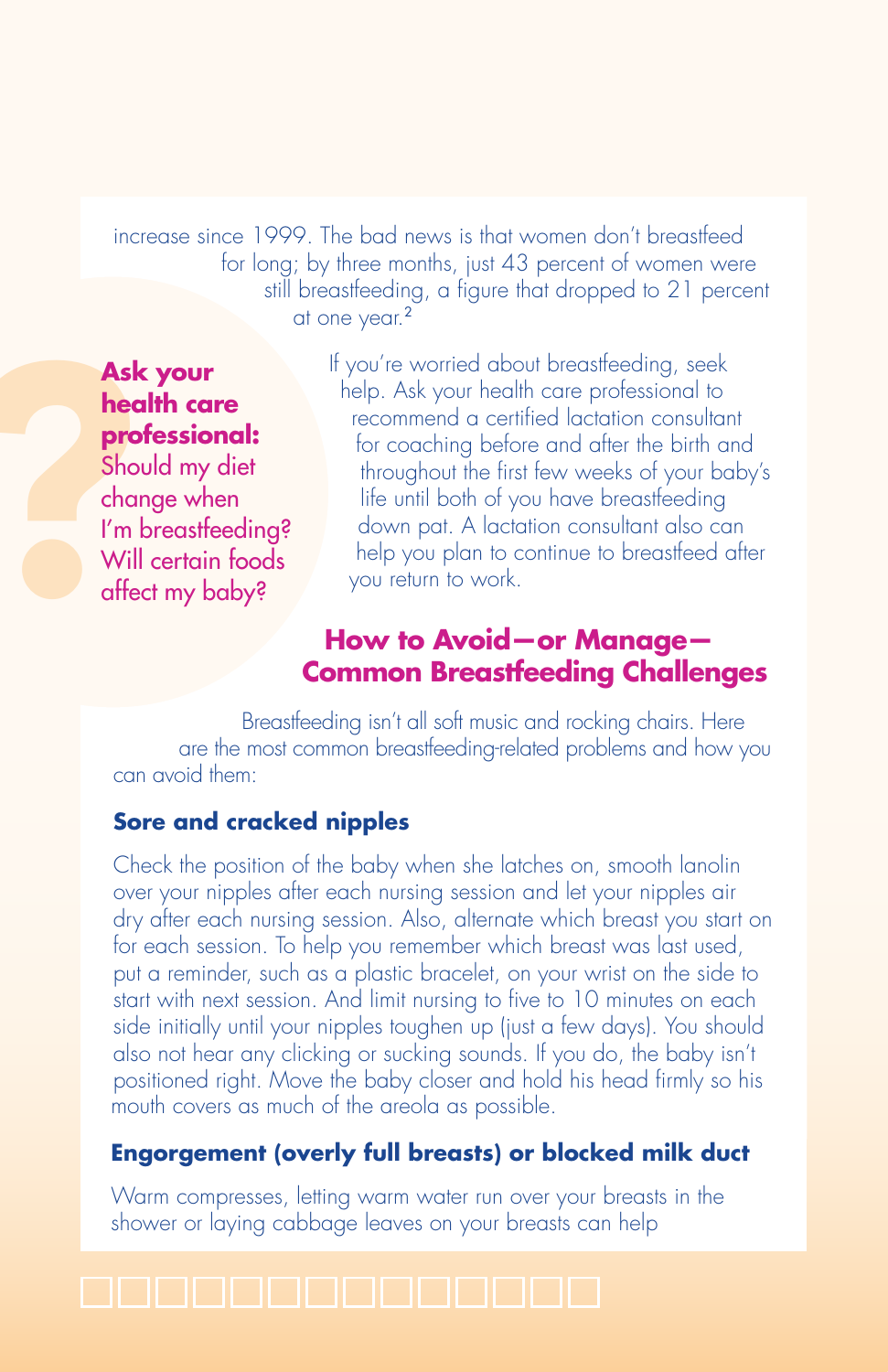relieve some of the pressure. You can also try pumping some milk between feedings.<sup>3</sup>

### **Mastitis or breast infection**

If you feel like you have the flu and one breast is red, hot and sore, you probably have mastitis. You'll likely need an antibiotic to clear up the infection. In the meantime, keep nursing and/or pumping on that side as much as possible, even though it hurts. If you take antibiotics for the infection, add a probiotic (good bacteria such as lactobacillus) supplement, or eat a container of live-culture yogurt every day, to help prevent the next complication: thrush. To prevent mastitis, make sure you empty your breasts regularly.

### **Thrush**

Thrush is a fungal infection that can form on the breast and be passed between your breast and the baby's mouth. Overly moist breasts; sore or cracked nipples; taking antibiotics, birth control pills or steroids; or eating a diet high in sugar or yeasty foods can all throw your body's natural yeast levels out of control and lead to thrush. Symptoms are very sore nipples, achy or painful breasts, or pink, flaky, shiny, itchy or cracked nipples. Your baby may have little white spots in her mouth or a diaper rash that won't heal. You need to treat your breasts *and* the baby's mouth with a prescription antifungal or with the over-the-counter antifungal gentian violet. To prevent thrush, air dry your nipples, use nipple pads in your bra, wear a clean bra every day and reduce the amount of sugar and yeasty products in your diet.

#### **Relax!**

Believe it or not, babies aren't born knowing how to breastfeed and new mothers don't immediately become breastfeeding experts. It takes patience and hard work to be a successful breastfeeding team. But, don't give up. With a little support and experience you can get over the learning curve fast and into the rhythm you thought looked so easy. Most important: Don't be hard on yourself if the first few tries seem like failures. They're not—they're just part of the process.

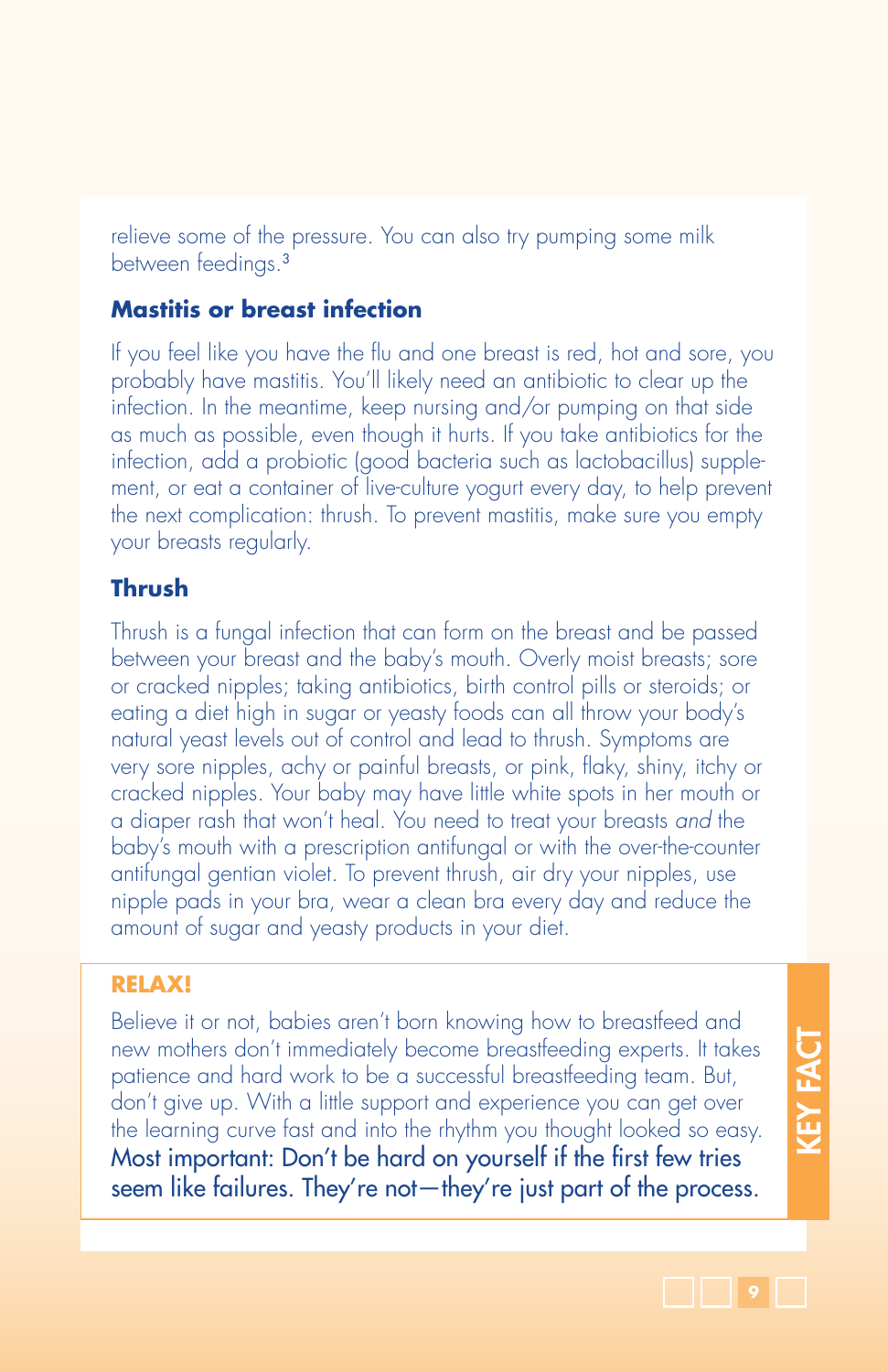# **<sup>3</sup>** The Best Bra

Did you know that an estimated seven out of 10 women are walking around in poorly fitted bras? Beyond what a bad bra does to your profile, the wrong-sized bra can wreak havoc on your back and shoulders if it doesn't provide the support it should for large breasts. Plus, it simply doesn't feel good! Here, then, are six steps to finding the right bra:

### **1. Get professionally fitted**

It's worth it to have a professional fitting at a lingerie store or in the lingerie department of a good department store. Ask if the salesperson is a "certified bra fitter." Even if she isn't, someone who is trained will do just fine. Another option is to have a girlfriend (or your partner) measure you. To determine the band size, wrap a flexible tape measure around your body just under your breasts. For the cup size, measure around your chest over the fullest part of your breasts. The cup size is the difference between the two measurements:

- *Less than1-inch difference* ...... AA cup
- *1-inch difference* .................. A cup
- *2-inch difference* .................. B cup
- *3-inch difference* .................. C cup
- *4-inch difference* .................. D cup
- *5-inch difference* .................. DD or E cup

### **2. Try it on**

One brand's 34D may be another's 36C. Plus, you're looking for comfort as well as support. Also, try the bra on under a shirt so you can see how it looks in real life.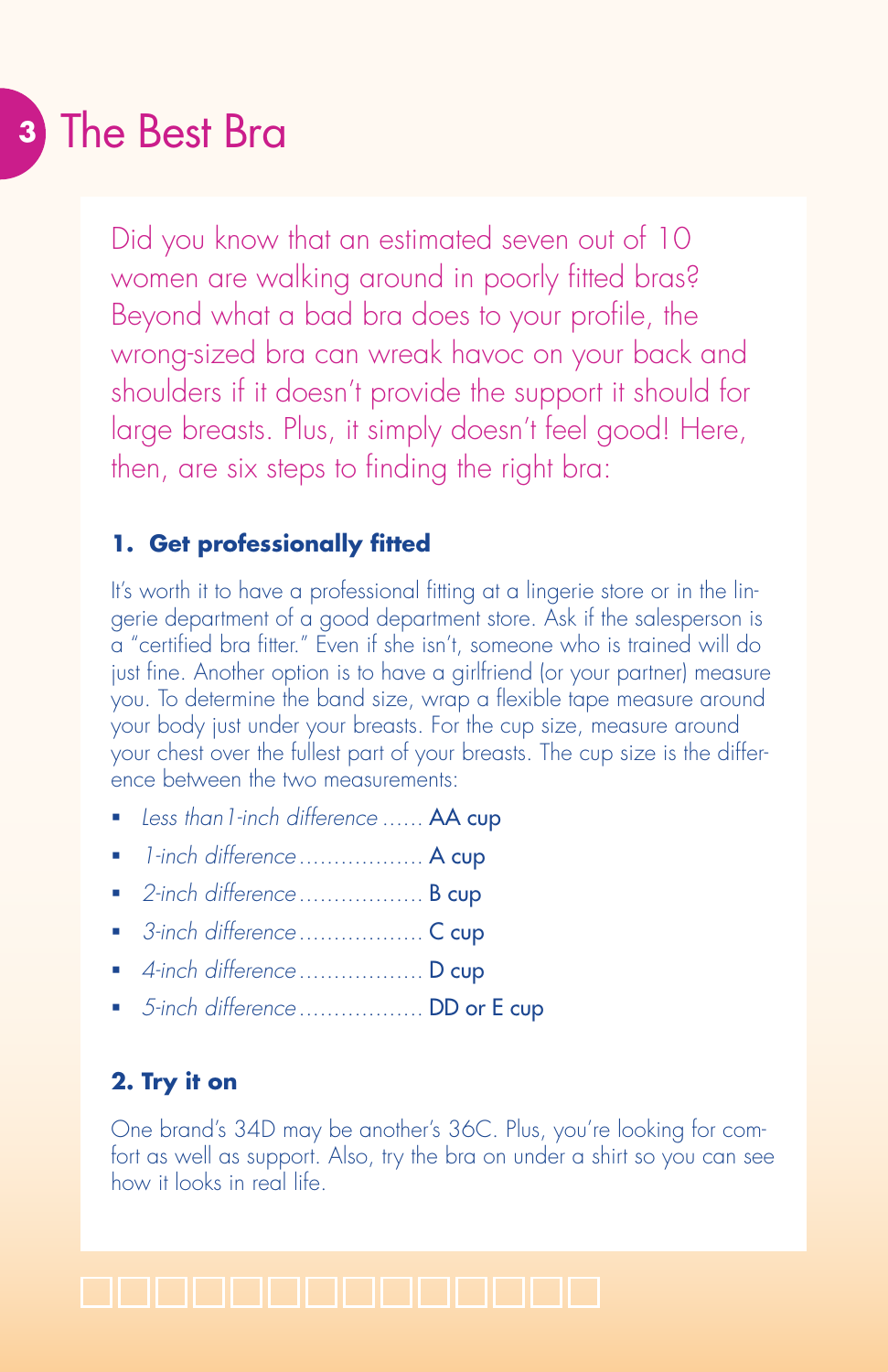### **3. Choose the right bra**

Save the lace and satin for special occasions; for everyday wear, a cotton or microfiber bra is best. They look good and breathe. If you're buying a bra for a special outfit, take the outfit with you and try it on with the bra to make sure it works. And if you're full-figured, choose a bra with wider straps, more material to cover the breast and underwire to provide support. Don't forget maternity and nursing bras. They're best purchased in specialty shops with a trained professional to fit you.

### **4. Go for quality**

Check the quality of materials and construction. A high-quality bra that fits will give you the best wear in the long run.

### **5. Wash properly**

Do not, repeat, do not toss your bras in with your underwear and wash on hot. They should be washed in the delicate cycle and air dried or should be hand washed.

### MENOPAUSE AND YOUR BREASTS

As you might already know, your breasts continue to change with age. While dense and glandular in your youth, after menopause the alveoli and lobules shrink and, in some women, disappear entirely. In addition, the tough, strong fibrous tissue that kept your breasts so perky throughout your 20s and 30s also weakens with age. It is replaced by fat, leading to the sagging breasts of middle age and beyond.

#### **6. Replace often**

Wearing and washing wreak their own havoc on a bra, but changes in your body due to weight gain and loss, exercise (or lack thereof) or having a baby can all make that drawer full of lingerie obsolete before you know it. One lingerie expert estimates women's bust lines can change six times throughout her life. So an annual measurement is a good idea.

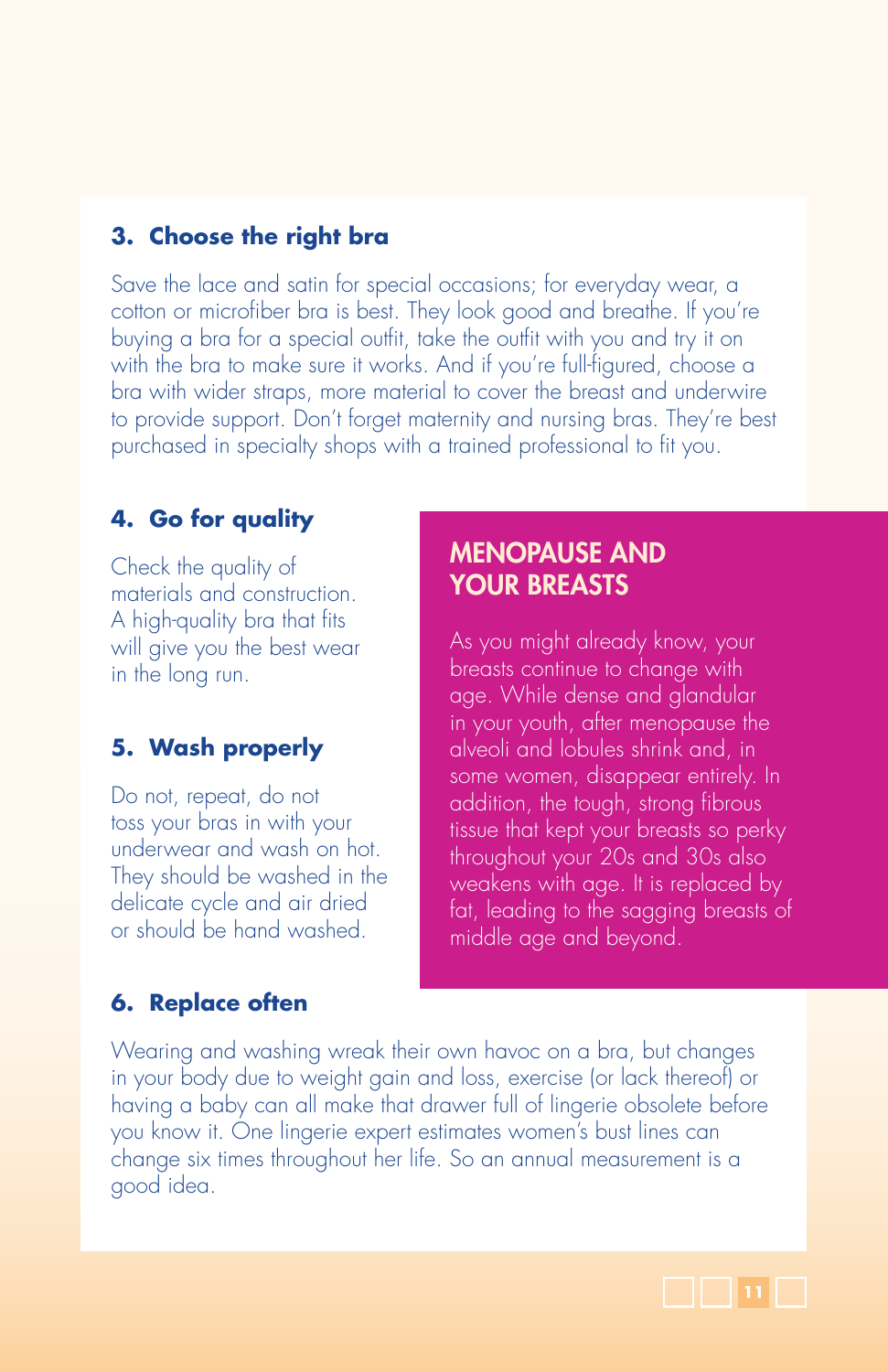# **<sup>4</sup>** My Breasts Hurt

Breast pain is one of the most common breast-related symptoms women experience. It's called mastalgia in medical lingo and was first described in the medical literature as early as 1829.4

As noted earlier, many women experience *cyclic mastalgia*, or breast pain related to their menstrual cycle.<sup>5</sup> This is not a benign symptom; studies find that the pain from cyclic mastalgia can interfere with sleep, work, school, social functioning, physical activity even sex!<sup>5</sup> Since it lasts seven or more days, that's a large chunk of the month to be in pain.

# **Cyclic Mastalgia**

One cause of cyclic mastalgia may be fibrocystic breasts (see "Fibrocystic Breasts" on page 13).4 Another, as you might expect, is hormones. Some studies suggest that high levels of prolactin, the so-called "breastfeeding hormone," might be to blame.<sup>4</sup> Another possible cause could be high levels of fat in your diet, which can trigger production of inflammatory chemicals called prostaglandins; or caffeine, which has long been linked with painful, lumpy breasts. To relieve the pain, try the following:<sup>4</sup>

- Wear a supportive bra during the day *and* at night.
- Practice relaxation techniques. One study of women with breast pain who listened to a tape of progressive muscle relaxation for four weeks found 61 percent experienced a substantial or complete relief of the pain, compared to 25 percent of a control group who didn't listen to the tape.
- Supplement with evening primrose oil. A few small studies find some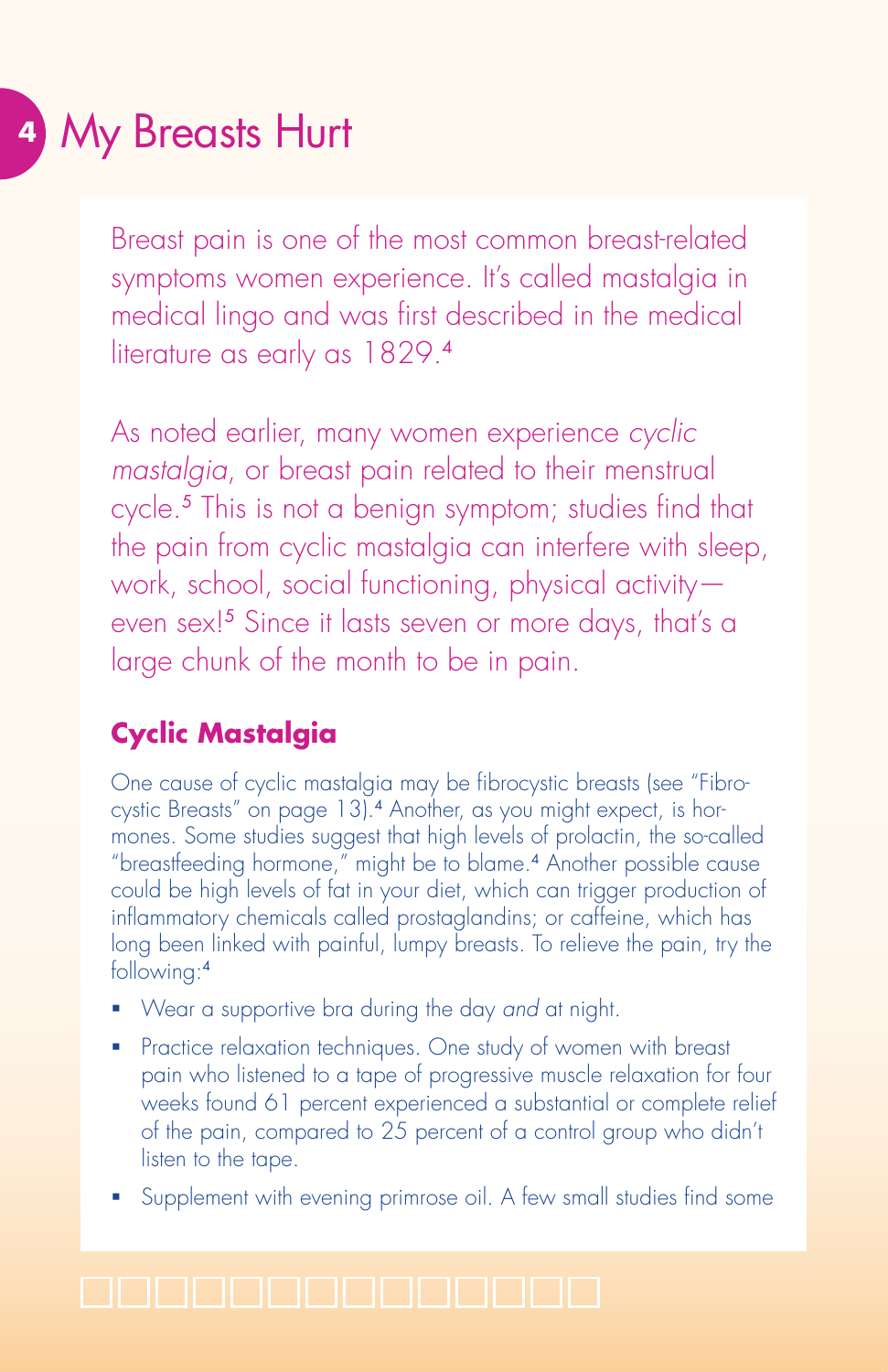benefit from taking recommended doses of this supplement, which is an excellent source of anti-inflammatory omega-3 fatty acids.

 Try over-the-counter pain relievers. These include aspirin, ibuprofen and even topical analgesics that you rub on your breasts.

If none of these options help, talk to your health care provider about prescription medication. Most are hormonal options, such as oral contraceptives. Only one medication has been approved specifically for the treatment of mastalgia. Called danazol (Danocrine), it is a form of the male hormone testosterone. Overall, 59 to 92 percent of women treated with this drug find relief from their pain, although it carries a risk of significant side effects, including hair growth, voice deepening and acne.

## **Fibrocystic Breasts**

One in three women in the United States, primarily those in their 30s and 40s, have fibrocystic breasts. This condition likely results from hormonal changes throughout the menstrual cycle and tends to disappear after menopause, although this condition may become worse as menopause approaches.<sup>6,7</sup>

The primary symptoms are breast pain, breast cysts and noncancerous lumpiness. The lumps are called "fibroadenomas." There is some evidence that a history of fibroadenomas can *slightly* increase your risk of breast cancer, particularly if you have a history of breast cancer in your family or have had hyperplasia, also known as abnormal breast cell growth.

## **Ask your health care professional:**

**your<br>care<br>onal:**<br>reasts<br>? Do I<br>y pe of<br>breast<br>ings if<br>y are? Are my breasts fibrocystic? Do I need any type of special breast screenings if they are?

Treatments for fibrocystic breasts include the synthetic male hormone danazol (Danocrine) and oral contraceptives. Some studies suggest that 400 IU of vitamin E a day may help. You can also try abstaining from caffeine, which some studies suggest may contribute to fibrocystic breasts.

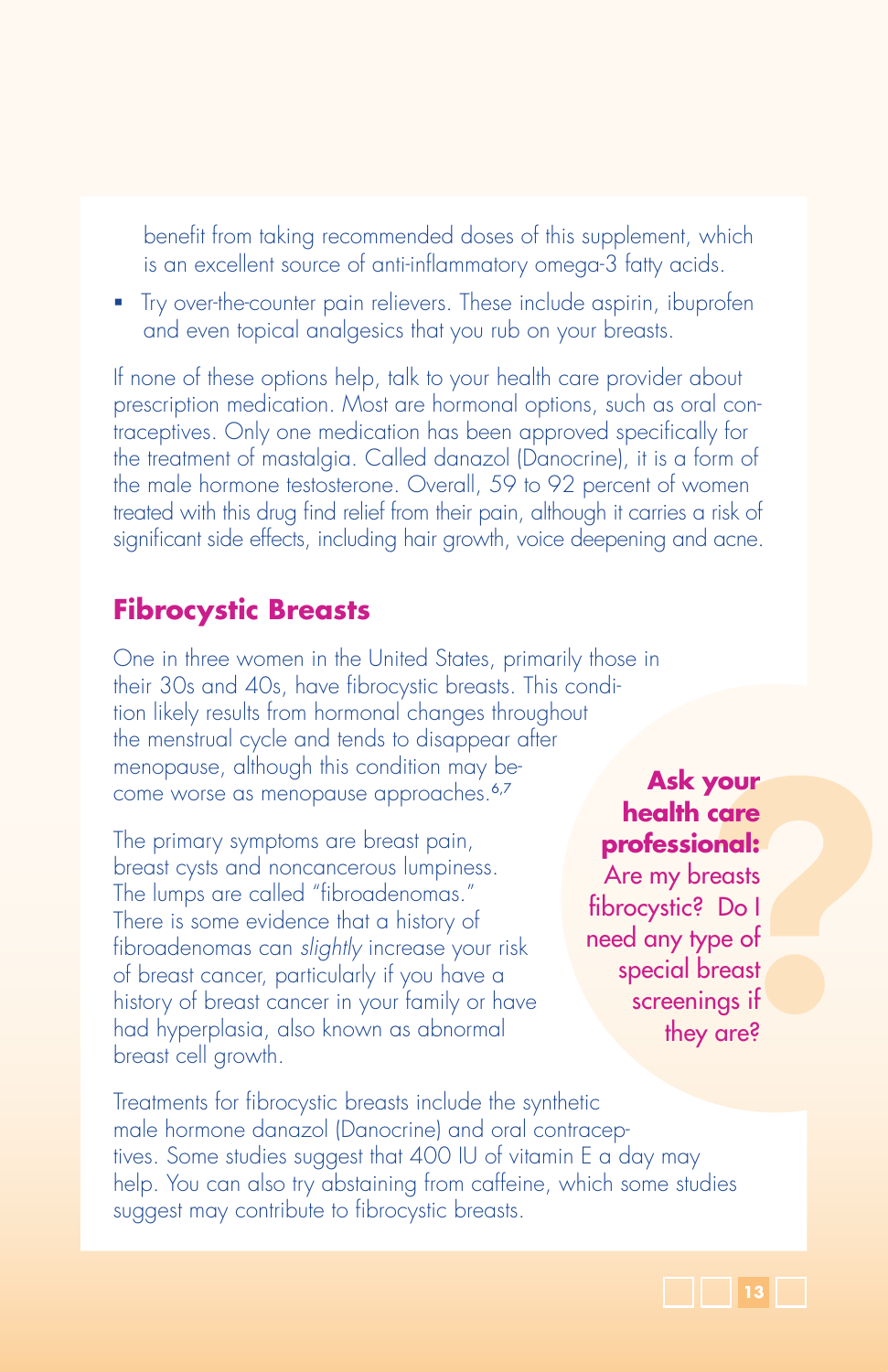## **FIBROCYSTIC BREAST**



If the lumps are particularly painful or obvious but a biopsy shows no sign of cancer, your doctor may be able to remove them during an office-based, minimally invasive procedure called cryoablation. The surgeon uses a special gas to create an "iceball" around the lump. The lump eventually shrinks, although it may take up to a year or more to disappear entirely.<sup>8</sup> This procedure is still relatively new, however, and there is little long-term data on its effectiveness.

### **BIOPSY MAY BE RECOMMENDED**

**KEY FACT** KEY FACT Given the slightly higher risk of breast cancer in women with fibrocystic breasts, your doctor may recommend that some of the lumps be biopsied just to be on the safe side. If you are at moderate to high risk based on family history, ask your health care professional if a screening MRI is appropriate along with your annual mammogram. An MRI is better at identifying breast cancers in women with dense breasts like those resulting from fibrocystic breasts.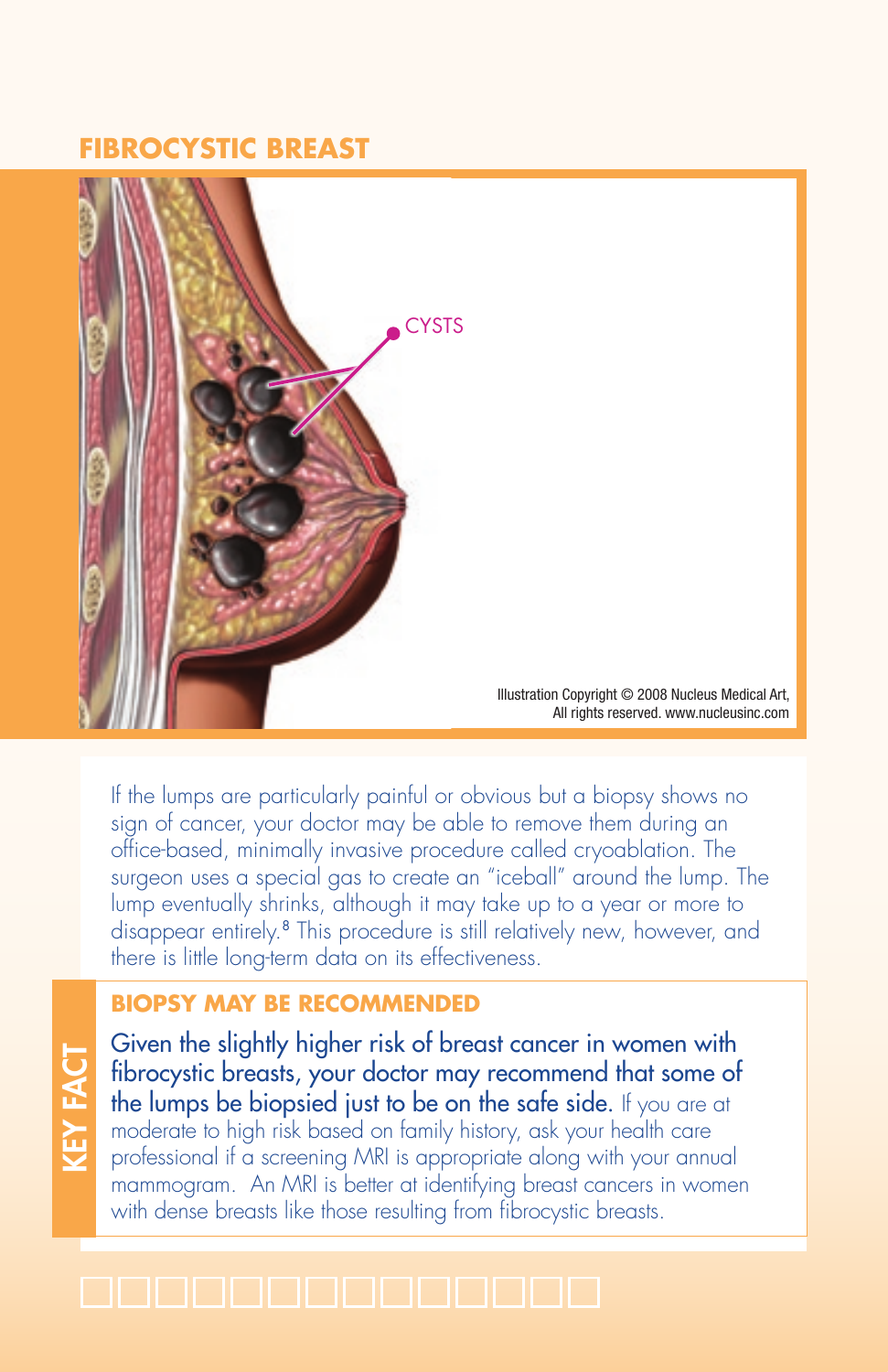# Too Big or Too Small? Surgery to Change Your Breasts **<sup>5</sup>**

These days, the breasts you're born with are not the breasts you need to live with. Several cosmetic surgeries are available that can increase or decrease the size of your breasts and/or change the shape. Here's a brief overview:

# **Breast augmentation**

If you want bigger breasts, you're usually talking about breast implants. You have two options: saline-filled or silicone-gel implants. While silicone implants provide a more natural appearance and are less likely to leak, saline implants are more flexible in terms of sizing.

Implants come with certain caveats, however. For one, they will not last forever. A U.S. Food and Drug Administration study found that about eight percent of implants used for augmentation had been removed after three years, and 12 to 14 percent after five years.<sup>9</sup> If you remove or replace your implants, you're

## The Safety of Silicone

Silicone implants were pulled from the market for cosmetic use in 1992 after reports of leaking silicone and possible health implications. New versions came back on the market in 2007 after more than 100 studies on their safety showed no increased risk of connective tissue diseases (like lupus, scleroderma or rheumatoid arthritis), breast or other cancers, or neurological disorders in women who used the implants. Today's silicone-gel implants are also much stronger and thicker than their predecessors, with a barrier between the implant's inner and outer layers that prevents silicone from leaking out if the implant ruptures. Plus, their textured shells are less likely to lead to contracture, a condition in which fibrous tissue grows around the implant.<sup>10</sup> In addition, the silicone gel used today is more cohesive and thicker than gels used in the past. Thus, even if the outer shell ruptures, the gel tends to remain in place instead of leaking outside the breast capsule.

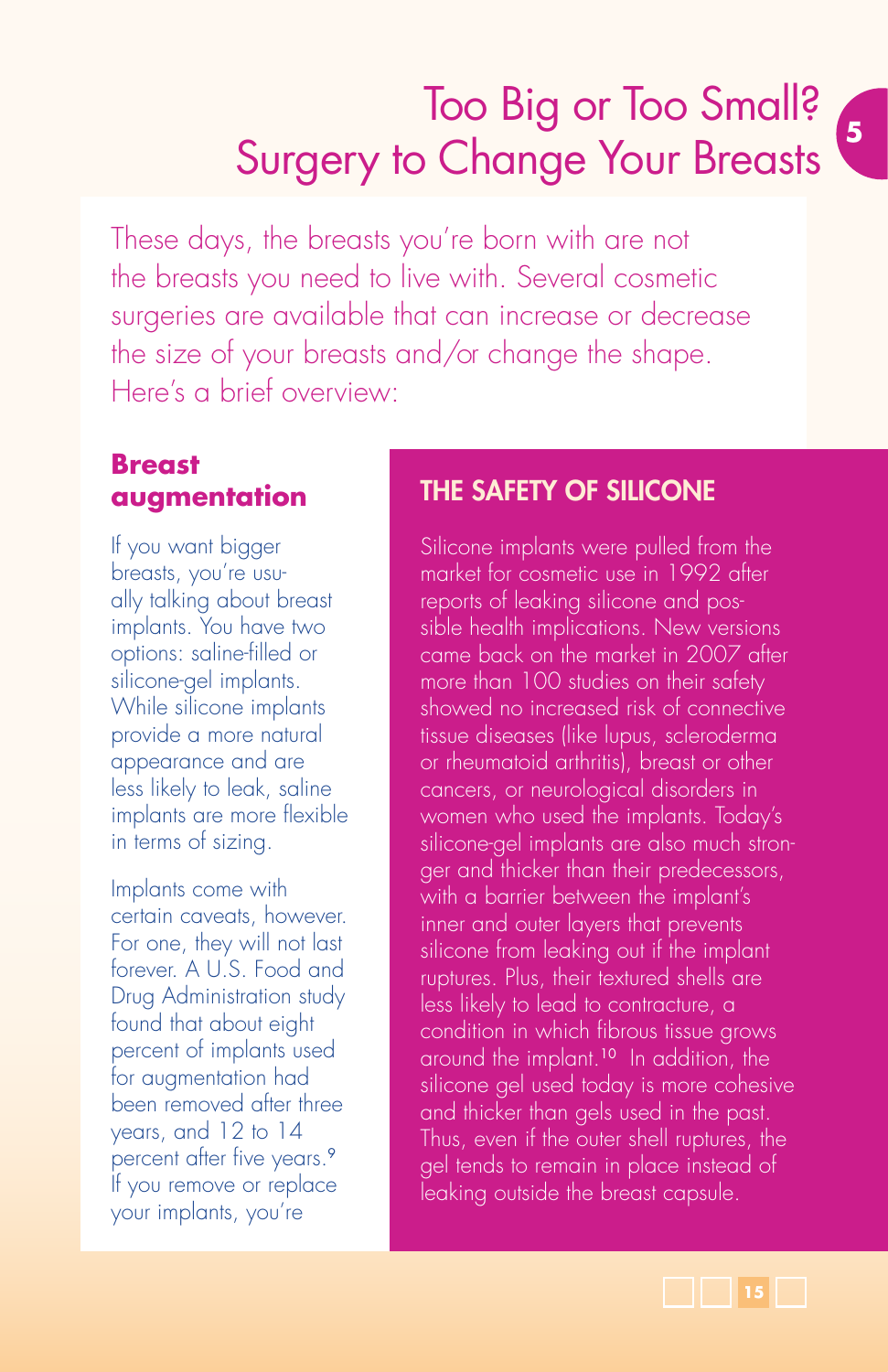### BREASTFEEDING AND BREAST SURGERY

Most women can safely breastfeed after breast surgery, even after implants.13 If you've opted for siliconegel implants, don't worry about silicone getting into your breast milk. One published report found more silicone in store-bought cow's milk and commercially available infant formula than in the breast milk of women with silicone implants.<sup>14,15</sup> However, if you are still planning to have children and breastfeed them, tell your surgeon. The type of incision and placement of the implants can make a difference.

responsible for covering the costs of the surgery.

Also, if you opt for silicone implants, you have to find a mammogram center that performs Eklund view mammograms, designed to ensure quality images in women with implants.

# **Breast lift (mastopexy)**

Gravity, pregnancy, nursing and age all contribute to the drooping and sagging of a woman's breasts over time. A breast lift, or

mastopexy, can restore your breasts to a perkier, more youthful appearance. Sometimes mastopexy is performed together with a breast implant, particularly if a woman's breasts have shrunk after pregnancy. The best candidates for mastopexy are healthy, emotionally stable women with realistic expectations of what the procedure will accomplish, particularly women with small, sagging breasts. This procedure isn't worth having, however, if you plan to have more children—another pregnancy and breastfeeding will just stretch your breasts again. Also keep in mind that the results of a mastopexy aren't permanent; gravity and age will continue to wreak their effects.

# **Breast reduction (reduction mammoplasty)**

Extremely large breasts (also called "hypermastia") can cause numerous physical problems, including neck, back and shoulder pain, chafing or rash under the fold of the breast, headaches and even nerve damage. They can also significantly limit physical activities and lead to emotional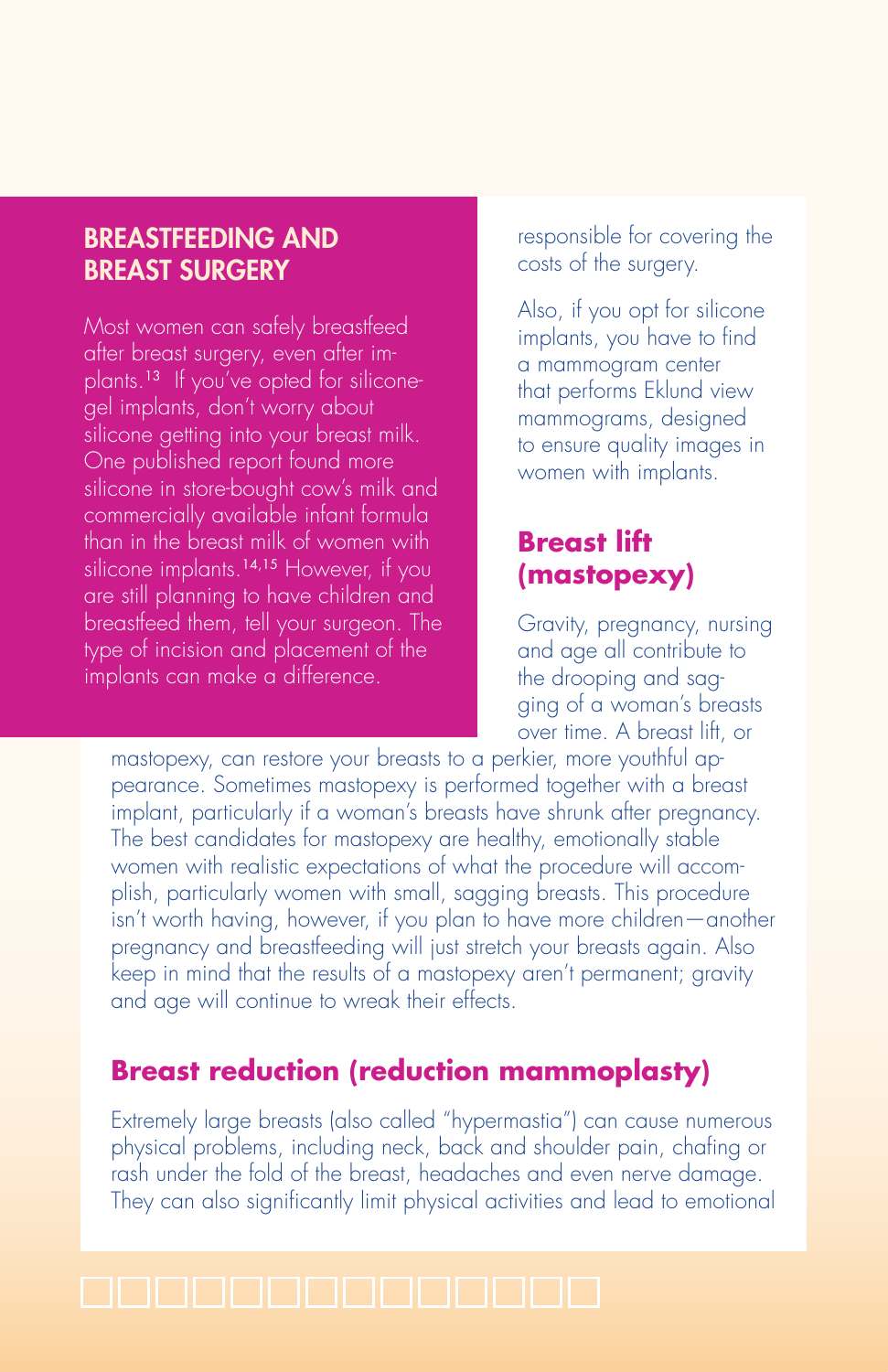issues regarding your appearance, including depression, stigmatization, poor self-esteem and anxiety.11,12 Given the significant emotional and physical repercussions of large breasts, many health insurance companies will pay for reduction mammoplasty, even though it's still considered a "cosmetic" surgery. Most only pay for the procedure if you're within 10 percent of your ideal body weight, since being overweight can make the surgery more difficult and increase the risk of complications.<sup>11</sup>



## **BREAST IMPLANT**

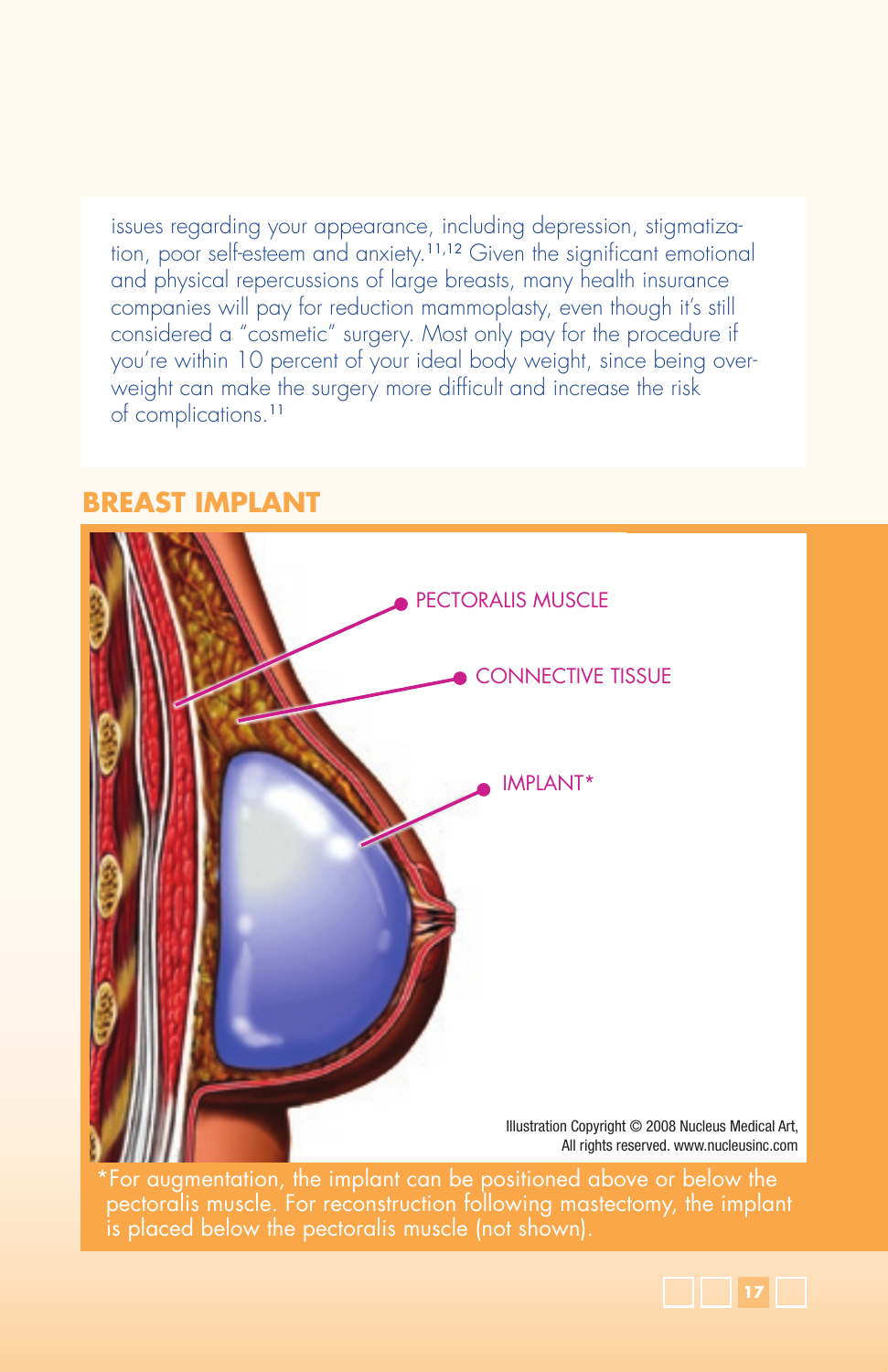# **<sup>6</sup>** Breast Cancer

Now let's get to the elephant in the room: breast cancer. Study after study shows that women's greatest health-related fear is breast cancer. Yet you're much more likely to die from heart disease than breast cancer. Even if you get breast cancer, it is much less likely to kill you than lung cancer.

We understand the fear. Everywhere you turn in our society women are confronted with reminders about breast cancer. Pink ribbons. Breast cancer awareness month. Magazine articles. Your best friend's mother/ sister/aunt/cousin/neighbor's diagnosis.

Today's women, however, are too strong and savvy to allow fear of this disease to dominate their thinking. So instead of fearing breast cancer, it's time to confront it. The best way to confront fear? With knowledge. This section of the National Women's Health Resource Center's *Guide to Breast Health* is designed to arm you with knowledge about your individual risk of breast cancer, what you can do to reduce that risk and the most important steps you can take to identify any breast cancer as early as possible—when the five-year survival rate is 98 percent.<sup>16</sup>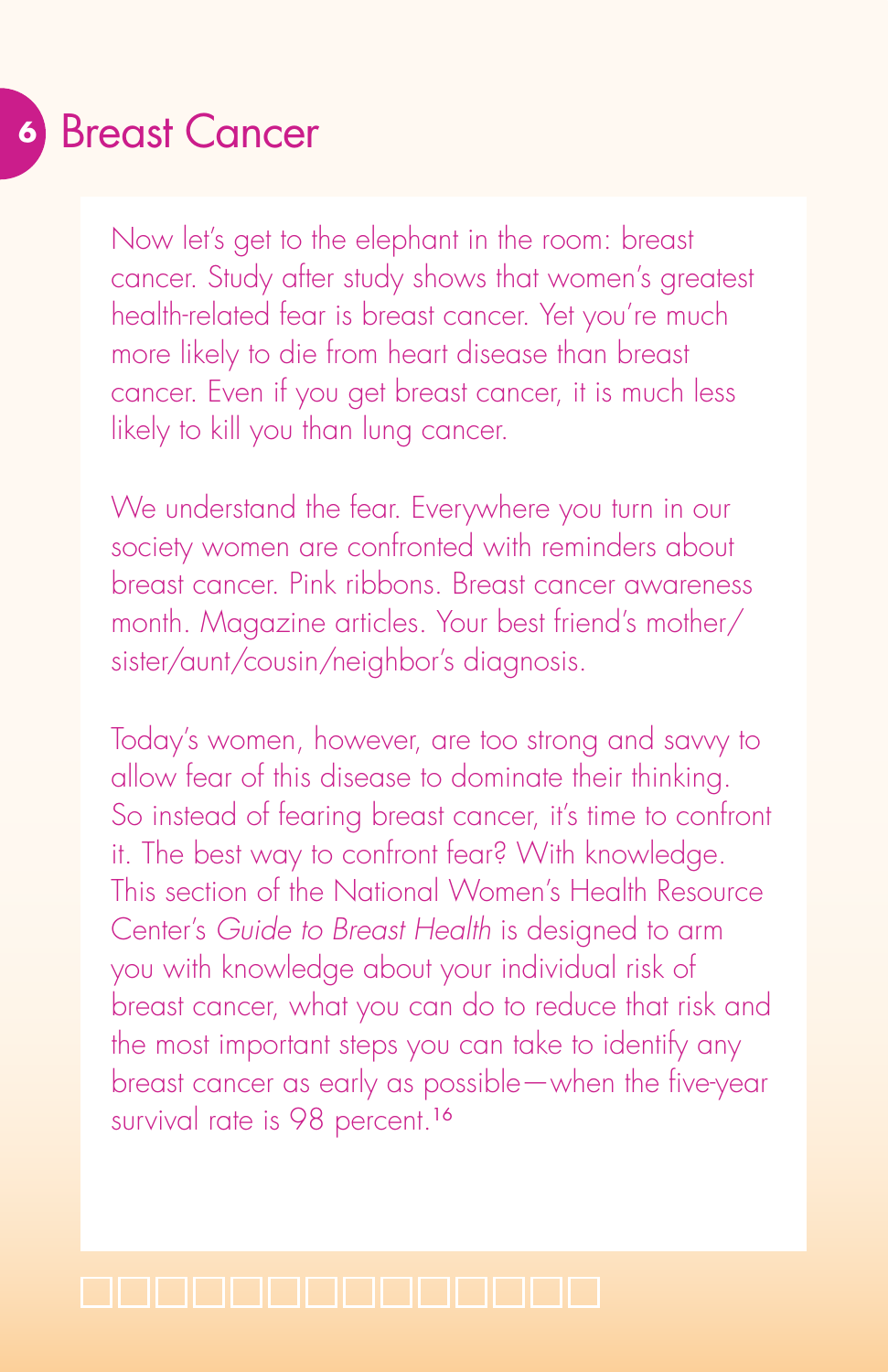# **Declining Numbers**

Here's some good news on the breast cancer front: After more than 20 years of rising incidence, breast cancer rates plateaued in 1999, then abruptly plummeted nearly seven percent between mid-2002 and mid-2003 before leveling off again in 2004. The bulk of the sudden decline occurred in women 50 to 69 and in tumors that depend on estrogen for their growth.<sup>17</sup>

The reasons for the decline? The number of women getting mammograms peaked around 1999, meaning breast cancer rates might have continued increasing if more women were getting mammograms. In addition, in 2002 the results of the Women's Health Initiative (WHI), a major clinical trial that linked higher rates of breast cancer to postmenopausal estrogen/progestin therapy, were released. Millions of women quit taking hormone therapy. Because estrogen fuels most breast cancers, researchers suspect this sudden withdrawal may be slowing the growth of miniscule tumors too small to be seen on mammogram, at least in the short term.<sup>17</sup>

# **Ask your health care professional:**

**k your<br>h care<br>sional:**<br>her risk<br>cancer<br>werican<br>merican<br>Latina? Am I at higher risk for breast cancer because I'm African American or Latina?

Will the decline continue? Only time will tell, but as we learn more about preventable risk factors for breast cancer and about preventing breast cancer in high-risk women, it's quite likely that we'll continue to see rates dropping or, at the very least, remaining steady.

# **Breast Cancer and Ethnicity**

Your risk of breast cancer differs based on your ethnicity. Before age 40, African-American women are more likely to develop the disease; after age 40, Caucasian women are.<sup>18</sup> While the incidence of breast cancer in white women dropped between 2001 and 2004, it remained steady in African-American women, possibly because

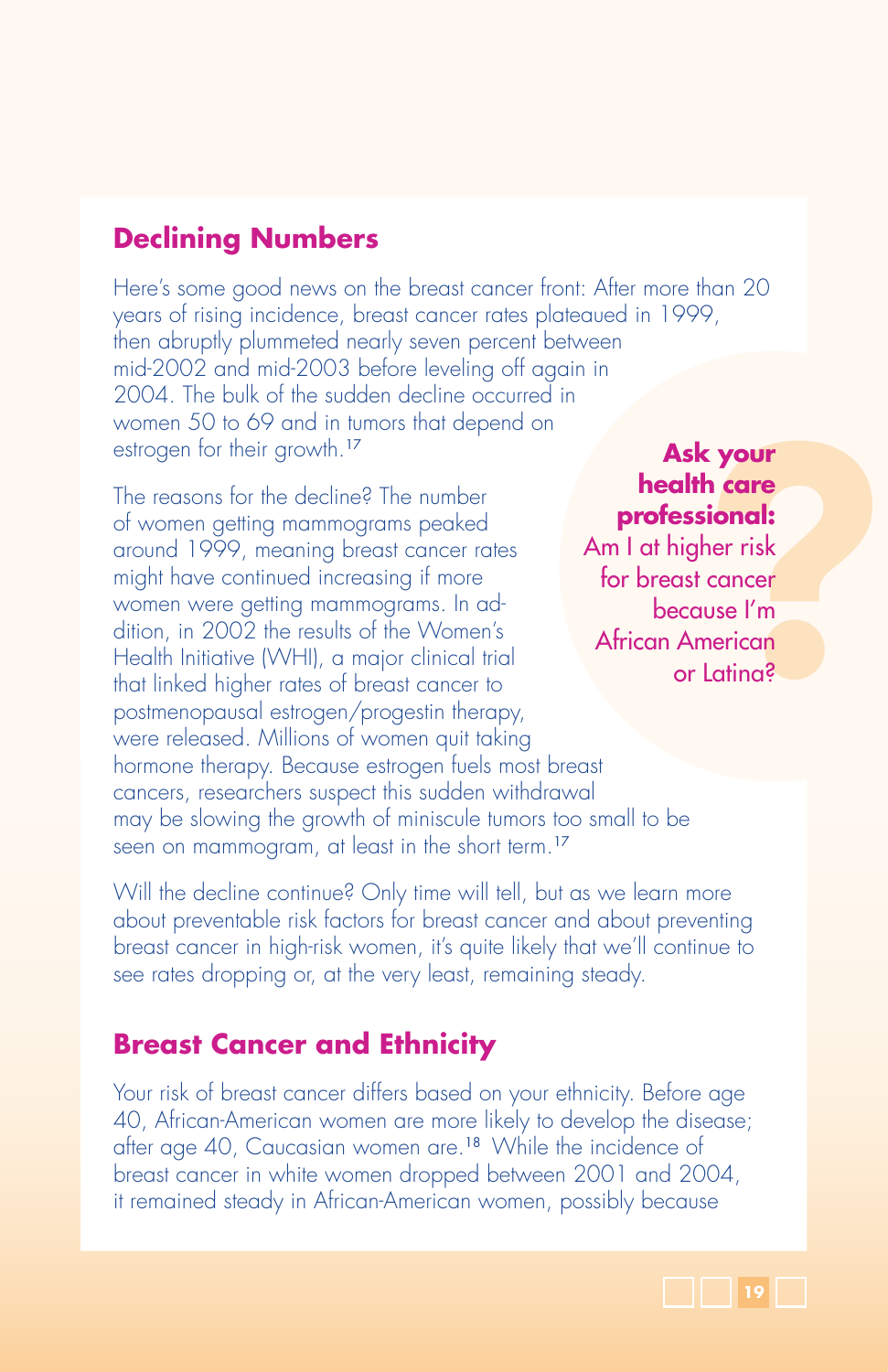## YOUR REAL RISK

Although the overall risk of breast cancer in the United States is 12.7 percent, wouldn't you like to know what your risk is? Now you can. Go online to www.cancer.gov/bcrisktool/ and answer the questions there. Some caveats about the tool, however:

- $\blacksquare$  It is designed for use by health care professionals. So either take the quiz *with* your health care professional, ask your health care professional to take it *for* you or make an appointment to discuss the results with your health care professional.
- Do not use the tool to calculate your breast cancer risk if you have already had a diagnosis of breast cancer, lobular carcinoma in situ (changes in the cells lining breast lobules) or ductal carcinoma in situ (cancer cells in the lining of the lobules or ducts that have not spread to the surrounding fatty tissue or nearby lymph nodes).
- The tool does not consider the impact of radiation therapy to the chest or recent immigration from a country with low breast cancer rates.

fewer women were receiving mammograms and fewer African-American women used hormone therapy in the first place.<sup>18</sup>

Even though overall rates of breast cancer are higher in Caucasian women, African-American women are more likely to die from the disease. The possible explanations are numerous: African-American women are more likely to develop more aggressive types of cancer and types that don't respond as well to treatment; they may be less likely to have mammograms and take longer to follow up after an abnormal mammogram18,19; they are more likely to be diagnosed at a later stage in the disease; and they may have less access to care.<sup>20</sup>

# **Understanding Your Breast Cancer Risk**

Women who are diagnosed with breast cancer often wonder what they did to

"cause" the cancer. The answer: Nothing. While there are certain risk factors for breast cancer, described on pages 22 to 24, none is single-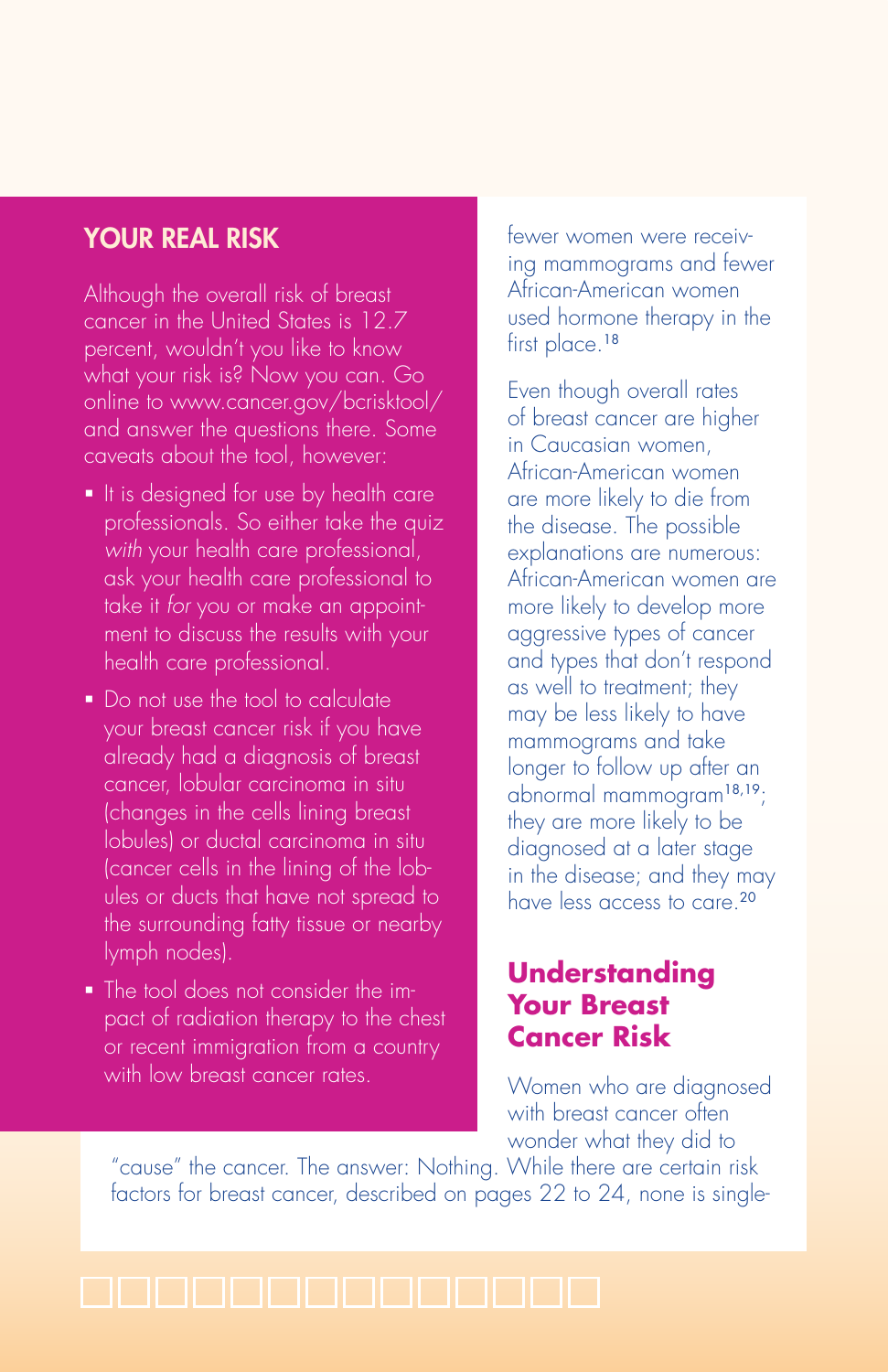handedly responsible for your cancer. Most cancers result from the complex interplay between environmental factors and genetic factors. Even women who carry the so-called "breast cancer genes" BRCA-1 and BRCA-2 are not destined to develop breast cancer.

The 2008 National Women's Health Resource Center's Breast Cancer Awareness Survey of 815 women aged 30 to 70 found that most women identify family history as the greatest risk factor for breast cancer.<sup>21</sup> Yet just five to 10 percent of breast cancers are directly related to mutations in the so-called "breast cancer genes," and only about one in five breast cancers have any genetic basis at all.<sup>22,23</sup> Plus, only about two percent of women in the United States have an increased risk of breast cancer based on their family history.<sup>24</sup>

The greatest risk for breast cancer (or, for that matter, most cancers) is age. Throughout your lifetime you have a 12.7 percent risk of developing breast cancer—if you live to be 80 or 90. That translates into one in eight women.<sup>25</sup> Don't panic at that number! The "one-in-eight" applies to women in their 80s and 90s. The box below shows you real-life risk based on where you are today:

#### **Probability of Developing Breast Cancer Within the Next 10 Years**

- *By age 20*................................ 1 out of 1,837
- *By age 30*................................ 1 out of 234
- *By age 40*................................ 1 out of 70
- *By age 50* ............................... 1 out of 40
- *By age 60*................................ 1 out of 28
- *By age 70*................................ 1 out of 26
- *Lifetime*..................................... 1 out of 8

Source: American Cancer Society Breast Cancer Facts & Figures, 2007.

The reason for this is simple: The older you are, the more times the cells in your breasts have divided. Every time a cell divides, there's the KEY FACT KEY FACT

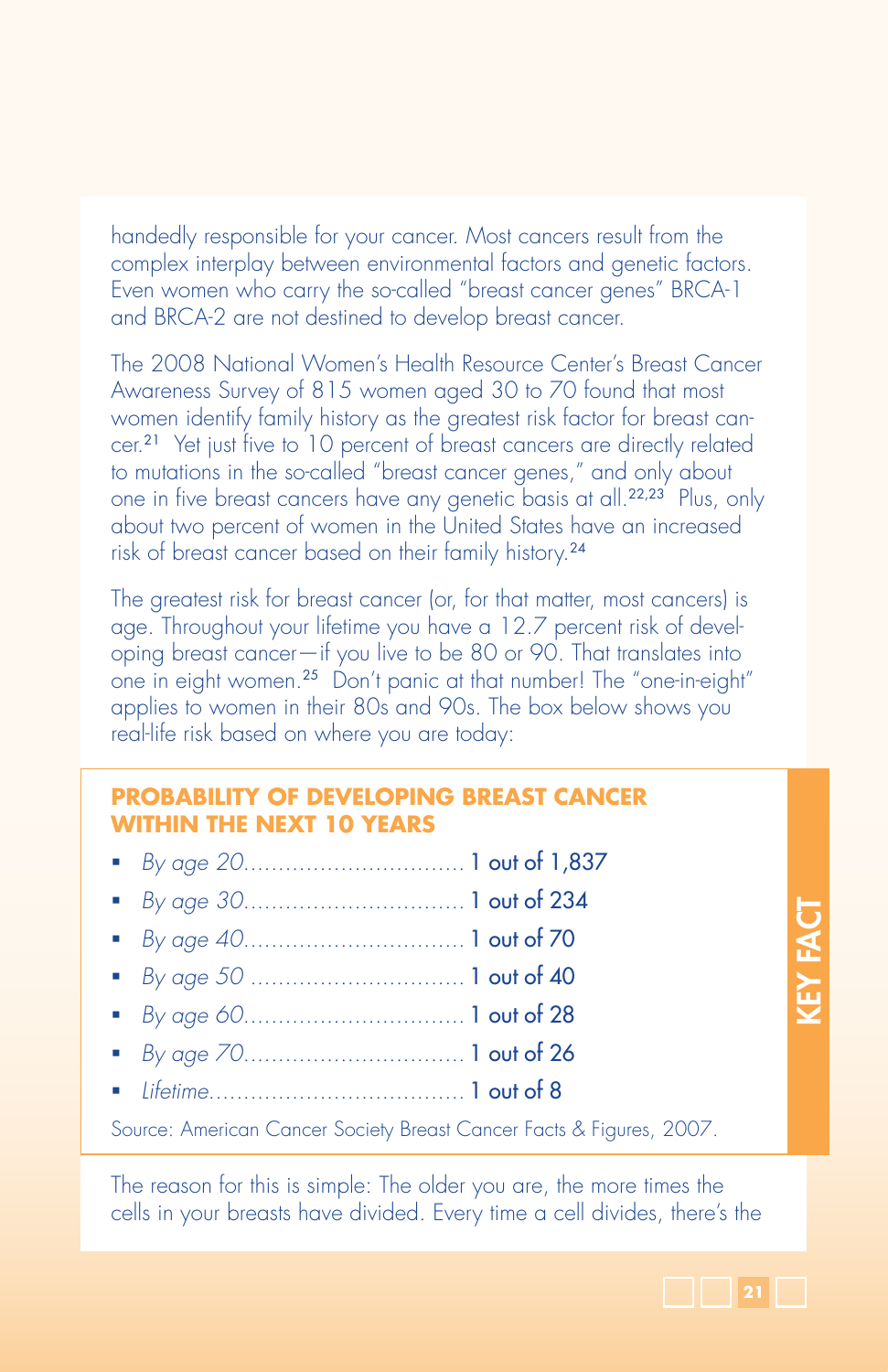# THE GENETICS OF BREAST CANCER

Even though the contribution of family history to breast cancer risk is relatively low, it is important that you tell your health care professional about any family history of breast cancer, as well as your ethnic background. That's because the BRCA mutations are more common in women with an Ashkenazi Jewish background.

If you don't have an Ashkenazi Jewish background, your risk is higher if you have had:

- **Two first-degree relatives (mother or sister) with breast cancer, one of** whom received the diagnosis before the age of 50
- A combination of three or more first- or second-degree (aunt, first cousin) relatives with breast cancer, regardless of age at diagnosis
- A combination of breast and ovarian cancer among first- and seconddegree relatives
- A first-degree relative with cancer in both breasts
- Two or more first- or second-degree relatives with ovarian cancer regardless of age at diagnosis
- A first- or second-degree relative with both breast and ovarian cancer at any age
- A history of breast cancer in a male relative<sup>26</sup>

If you are of Ashkenazi Jewish heritage, your risk is higher if you have had:

- Any first-degree relative with breast or ovarian cancer
- Two second-degree relatives on the same side of the family with breast or ovarian cancer

If your health care professional suspects you may have a genetic mutation, you should talk to an oncologist or genetic counselor. You can find a genetic counselor in your area through the National Society of Genetic Counselors: www.nsgc.org.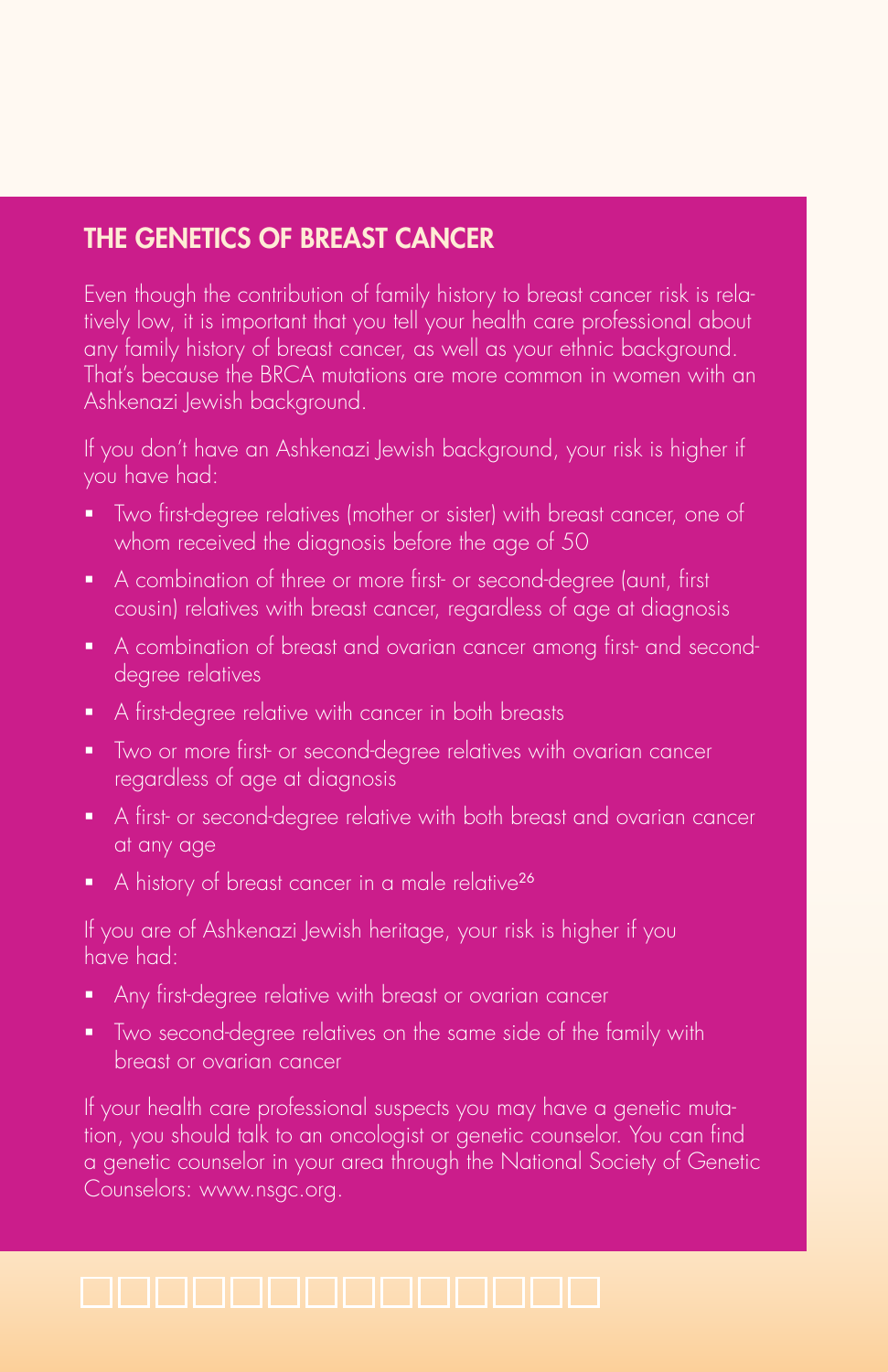risk that something could go wrong, creating an abnormal cell. Your body has mechanisms in place designed to seek out and destroy these abnormal cells; indeed, many commit cellular suicide, called apoptosis, on their own. But sometimes an aberrant cell gets missed. Then it keeps dividing, making more and more copies of itself, recruiting its own blood supply, taking up space that should be allotted to healthy cells. Now you have a tumor, or cancer. **Ask your** 

Estrogen drives the growth of breast cells. So the less estrogen in your body, the less those cells divide, meaning the fewer opportunities for mistakes. That's one reason why women who menstruate late, have several children and breastfeed their children have a lower risk of developing breast cancer—because their breast cells have been exposed to less estrogen over the course of their lifetime (estrogen levels are low before puberty and during pregnancy and breastfeeding).

Women who have their first child at 30 or older, or who never have children, have nearly twice the risk of breast cancer as a woman who had a child earlier (See "Your Real Risk" on page 20.)<sup>27</sup> Experts suspect this may be due to the type of breast stem cell that develops during a woman's first full-term pregnancy and breastfeeding. These stem cells give rise to all other breast cells, which are less likely to become cancerous.

# **Other risk factors for breast cancer include:**

#### **Benign breast disease**

Benign breast disease includes breast pain, breast cysts, mastitis (breast inflammation/infection), fibrocystic breasts and related lesions. If you required a biopsy for any of these conditions, your risk of breast cancer is higher. Not because of the biopsy, but because the need for

your<br>
care<br>
ave a<br>
ast for<br>
mcer? **health care professional:** Should I have a genetic test for breast cancer?

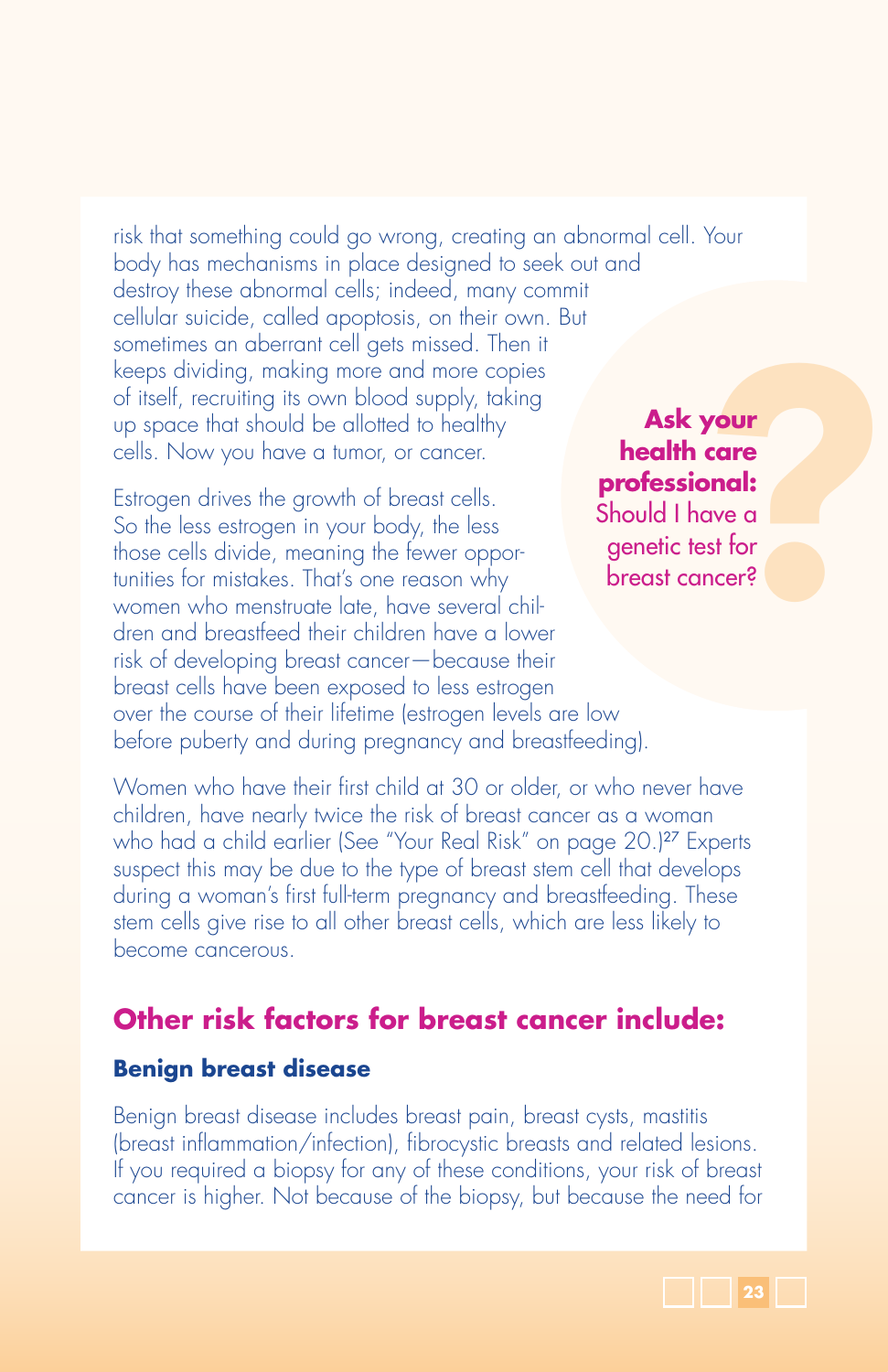one suggests the possibility of precancerous changes in breast cells that could, eventually, lead to breast cancer.<sup>28</sup>

### **Atypical ductal hyperplasia**

This condition, also called atypia, is overactive growth of the cells lining breast ducts. If a biopsy shows you have atypia, your risk of breast cancer is higher than a woman your age with your family history who doesn't have it. Don't panic! It just means you and your doctor need to be aware of your risk and pay special attention to screening.<sup>29</sup>

#### **Breast density RAISES CANCER RISK**

If your breasts are dense, your risk of breast cancer is between three and five times higher than a woman without dense breasts, particularly if you have a family history of breast cancer. If you're using hormone therapy, consider stopping; hormone therapy may increase breast density in some postmenopausal women.<sup>30</sup> You may also want to consider having an MRI along with your mammogram.

#### **Use of menopausal hormone therapy**

The Women's Health Initiative (WHI) study found a 24 percent increased risk of breast cancer in women using the hormone therapy Prempro. This might sound like a lot, but if your overall risk is 12 percent, it only increases your risk by 2.9 percent. That's still really small! Plus, the increased risk in the WHI was only seen in women who had been using Prempro prior to enrolling in the study. Women who used the estrogen-only hormone therapy (Premarin) had no increased relative risk.31,32

#### **Radiation exposure**

Multiple chest x-rays, radiotherapy for Hodgkin's disease or exposure during atomic bomb explosions increase the risk of breast cancer by varying degrees.<sup>33</sup>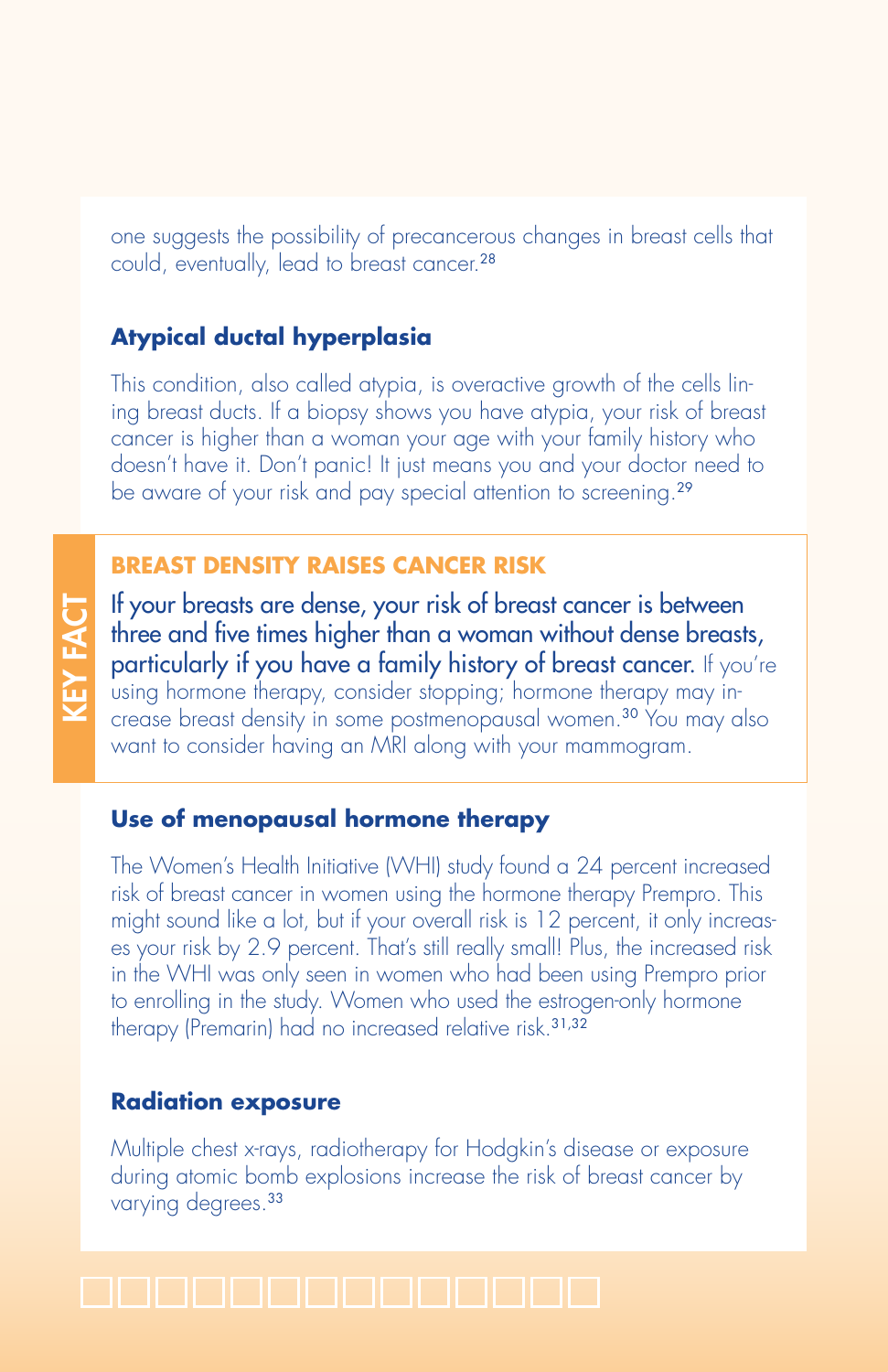# WHAT ABOUT SOY?

Women in Asian countries like Japan, China and Korea who eat a diet very high in soy products have much lower rates of breast cancer. So it makes sense to think that soy might protect against breast cancer. The mechanism may be related to compounds in soy protein called isoflavones, which act as weak estrogens in your body, ostensibly preventing your body's own hormone from triggering cellular growth.

However, numerous studies conducted on the relationship between soy and breast cancer remain inconclusive. One analysis of 10 major studies concluded that while a high amount of soy intake slightly reduced breast cancer risk, the reduction was only statistically significant among premenopausal women, and it wasn't nearly strong enough to suggest that women add soy to their diets just to reduce their risk of breast cancer.35,36

There is also some concern that high amounts of soy could *trigger*  breast cancer because of its estrogen-like effects, or trigger cancer growth or recurrence in women diagnosed with breast cancer. But studies don't support this, either.

In 2005, the National Institutes of Health held a conference to evaluate the risks and benefits of soy on high-risk women and women with breast cancer. The panel concluded that there simply isn't enough data yet to say whether soy-based foods with isoflavones are safe in these  $W$ omen.<sup>35</sup>

Bottom line: If your risk of breast cancer is average or low and you love tofu, keep eating it. But there's no reason to add soy-based products or eliminate them from your diet if you're worried about your breast cancer risk. And if you have a high risk of breast cancer and/or already have breast cancer, talk with your health care professional about the potential impact soy-based foods may have on your risk.

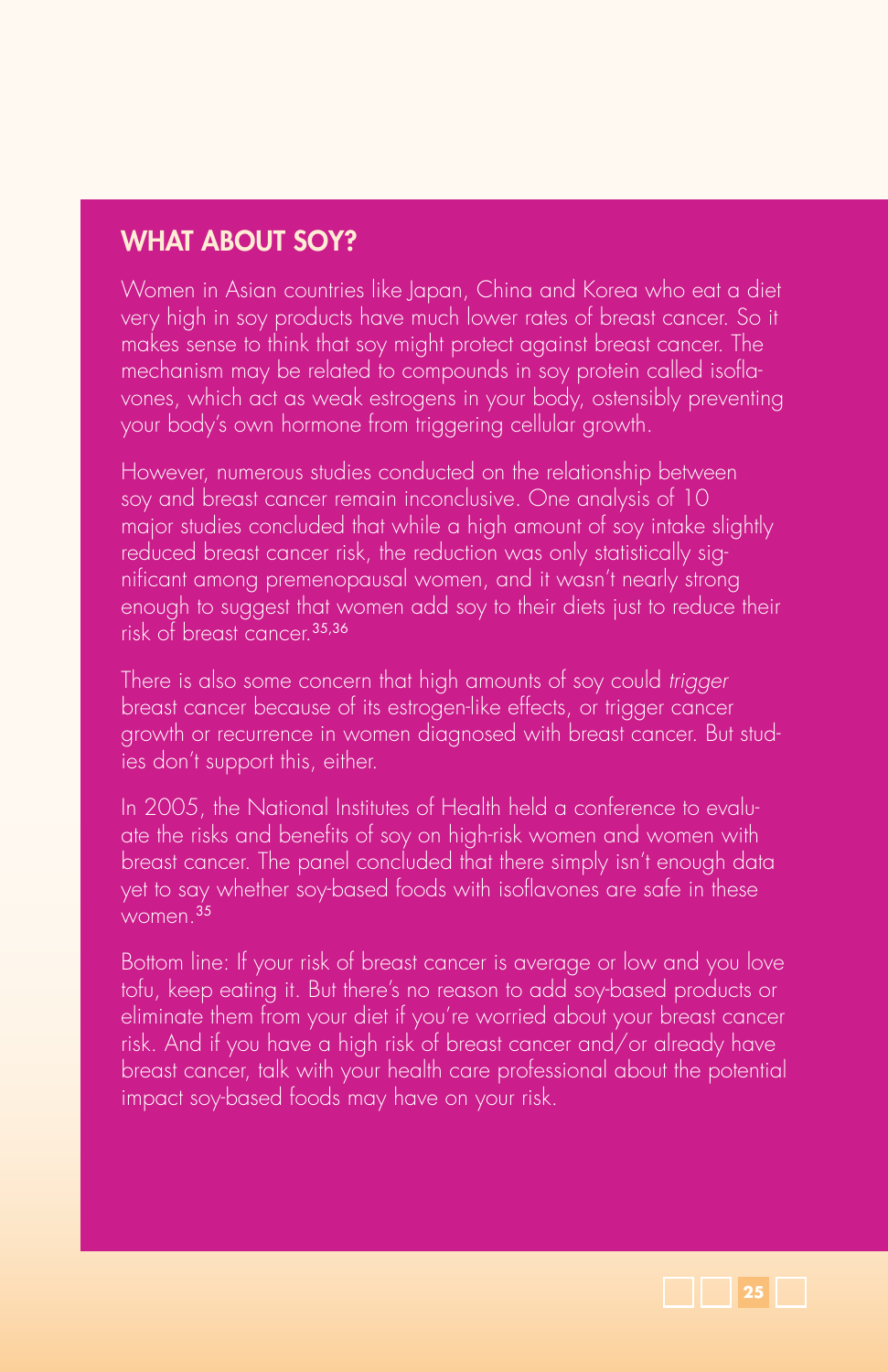### **Obesity**

Every 2.2 pound weight gain increases a woman's risk of breast cancer by 1.08 percent. Why? Fat cells produce estrogen.<sup>34</sup> The risk appears related more to the percentage of body fat than to the actual weight.<sup>37</sup> So start your weight-management program today!

### **Alcohol intake**

An estimated four percent of breast cancers are linked to alcohol consumption. One major study found that one drink a day from age 18 onward increased a woman's relative risk of developing breast cancer by seven percent compared to women who never drank.38-40 Other studies, however, suggest this risk may be erased if you get high levels

## WHAT ABOUT BIRTH CONTROL PILLS?

Although a 1996 analysis suggested a small increased risk of breast cancer in women who used birth control pills, particularly those who began using them as a teenager,<sup>46</sup> other studies show no increased risk.<sup>47</sup> Plus, even the study showing a slightly higher risk in birth control pill users also showed that 10 or more years after the women stopped taking the Pill, the increased risk disappeared.

of the B vitamin folate in your diet.42,43 Good sources include whole grains, beans and legumes and dark green, leafy vegetables like collards and spinach.

### **Physical activity**

There is some evidence that women who exercise vigorously for 45 to 60 minutes five or more days of the week may have a lower risk of breast cancer after menopause. The benefit may be related to the effect of physical activity on hormonal levels and weight.44,45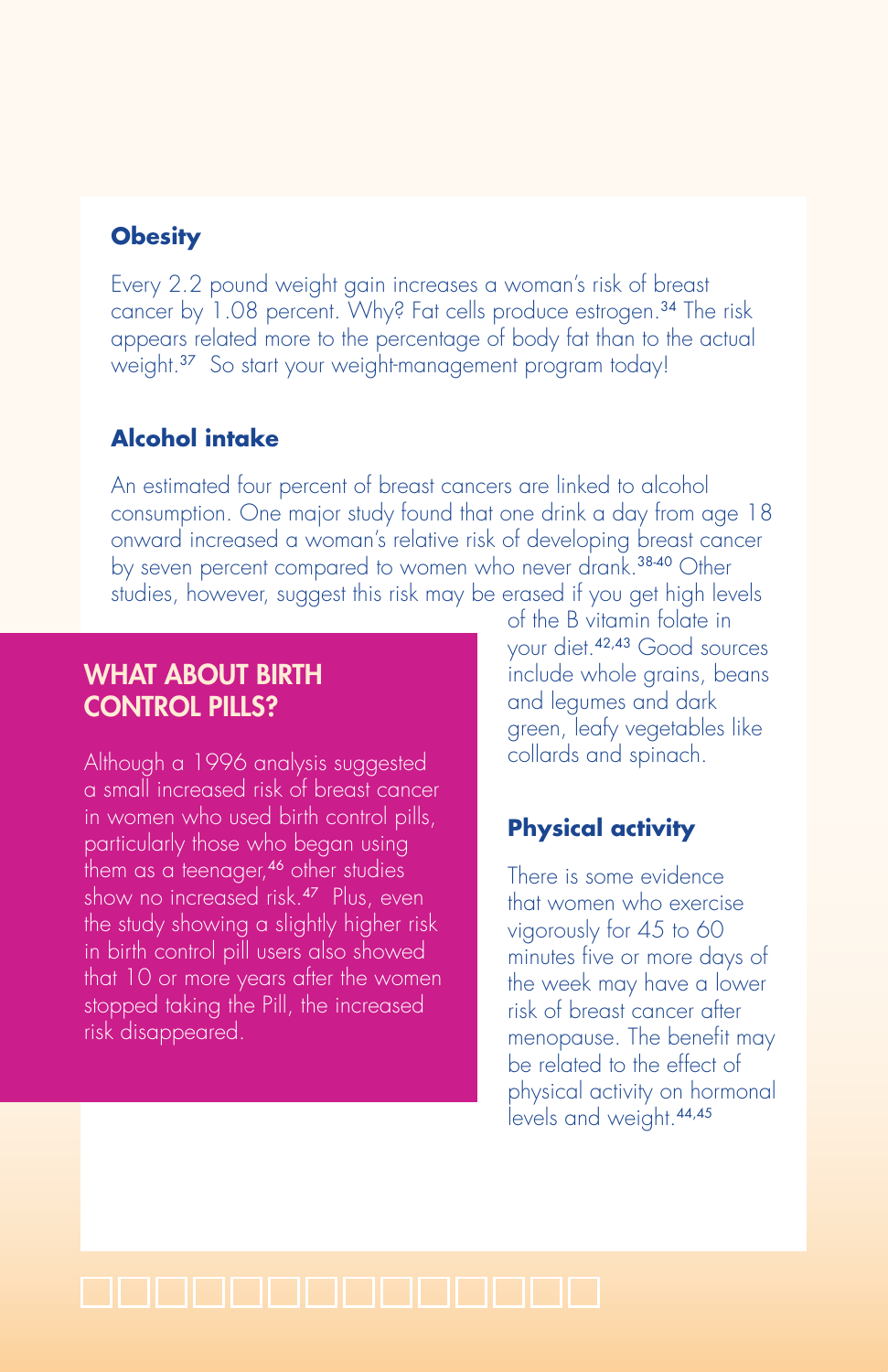# Preventing Breast Cancer **<sup>7</sup>**

There are two ways we know to prevent breast cancer: Prophylactic mastectomy, in which the breasts are surgically removed, and chemoprevention, in which you take a daily medication for five years.

While deciding to cut off perfectly health breasts is a pretty drastic step, it's one some young women take upon learning they have a BRCA mutation. Studies find this surgery reduces the risk of breast cancer as much as 90 percent in women with the mutations and up to 95 percent in women who also have their ovaries removed.<sup>47</sup>

Two medications are currently approved for breast cancer prevention: tamoxifen and raloxifene (Evista). Both are selective estrogen receptor modulators, or SERMS. They work by mimicking estrogen in the body and binding to estrogen-sensitive cells (like those in the breast). When estrogen turns up, it can't get into the cells because the receptor, or "lock," is already filled.

Tamoxifen is approved for use in pre- and postmenopausal women, while raloxifene is approved for postmenopausal women. Studies find each slashes the risk of breast cancer by half in high-risk women and reduces the risk of estrogen-positive cancer even more.48,49 Side effects vary, but include a slightly higher risk of uterine cancer and cataracts (higher with tamoxifen than raloxifene), stroke, pulmonary embolism and blood clots.

So how do you know if you're a "high-risk" woman? For starters, you go over your family history with your health care professional and you take the breast cancer risk assessment described on page 20.

If your five-year projected breast cancer risk is greater than 1.66 percent based on the risk assessment, or you have a strong family history of the disease and/or a genetic mutation that increases your personal risk, talk to your doctor about chemoprevention. If you're postmenopausal, raloxifene is considered the first-choice option because it has fewer side effects than tamoxifen. It is important, however, that you consider the risks as well as the benefits of any intervention given your specific health status.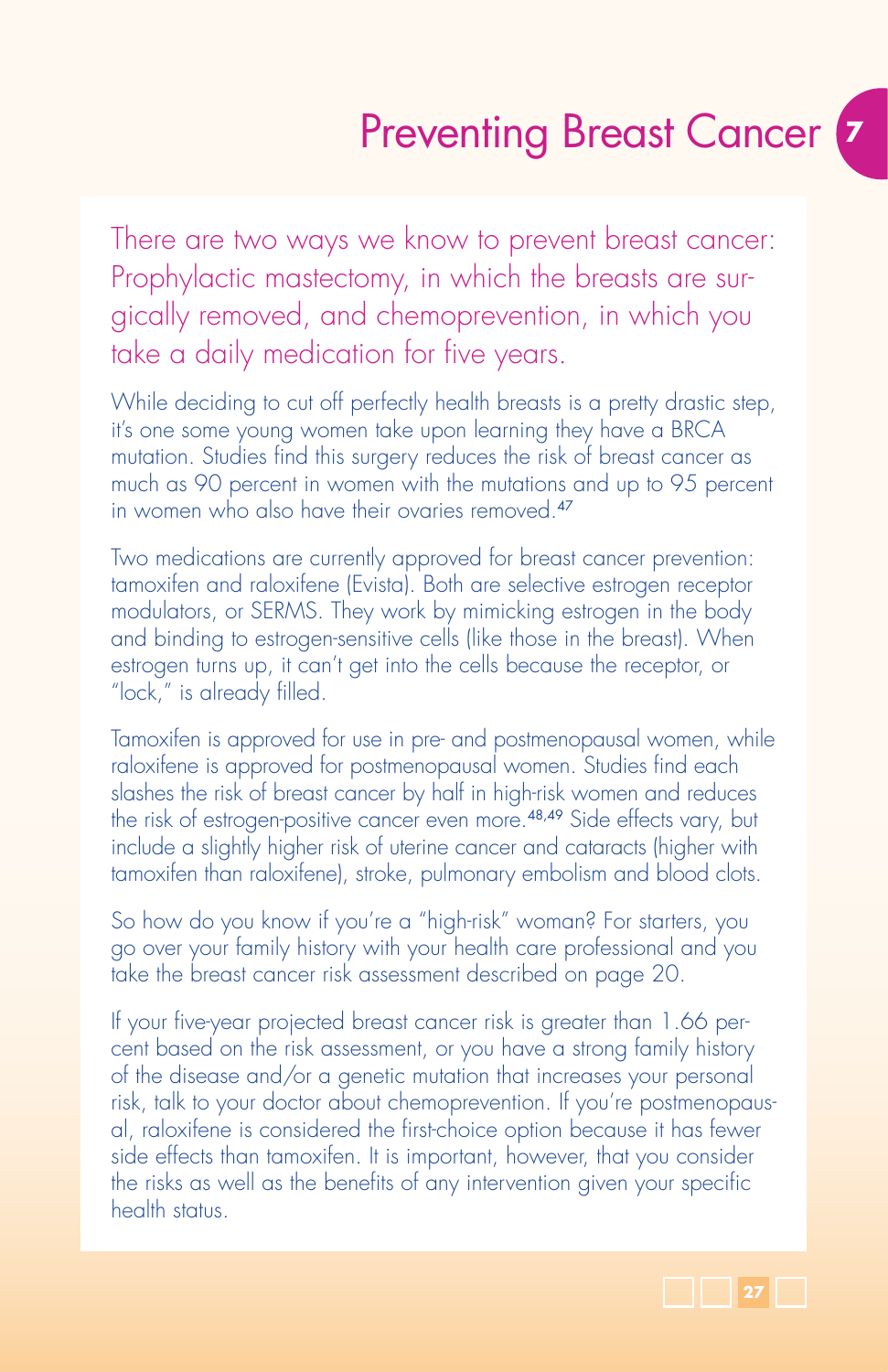# **<sup>8</sup>** Screening for Breast Cancer

Mammograms are still the best way to find breast cancer early, and finding breast cancer early is still the best way to survive it. The five-year survival rate for women whose disease is found before it has spread is 98 percent.<sup>50</sup> But if the disease has spread to the lymph nodes, the rate drops to 84 percent, plummeting to 27 percent in those in whom it has spread to a distant location, such as the lungs or brain. One additional benefit to mammograms is that they not only find breast cancers, but can also help identify dense breasts or benign (noncancerous) breast disease, both of which could increase your risk of breast cancer.<sup>51</sup>

## DUCTAL LAVAGE

Ductal lavage is a screening procedure in which cells are collected from milk ducts in the breasts. It is sometimes used in addition to mammography in high-risk women. With ductal lavage, the doctor inserts a catheter about as thick as a single hair into the nipples and squirts some saline through the tube into the duct. The water washes away some breast cells, then is sucked back into the tube for inspection under a microscope. Studies on the test, however, find that it is not very reliable at finding cancerous cells.<sup>54</sup>

Most major medical organizations recommend that women begin having annual mammograms at age 40 and continue until age 70. Once you reach age 70, it's up to you and your health care professional whether you continue.<sup>52</sup> If your risk of breast cancer is more than 20 percent, you should also have an MRI, which can find miniscule tumors that don't show up on mammogram.<sup>53</sup> If your risk is between 15 and 20 percent, talk to your health care professional about the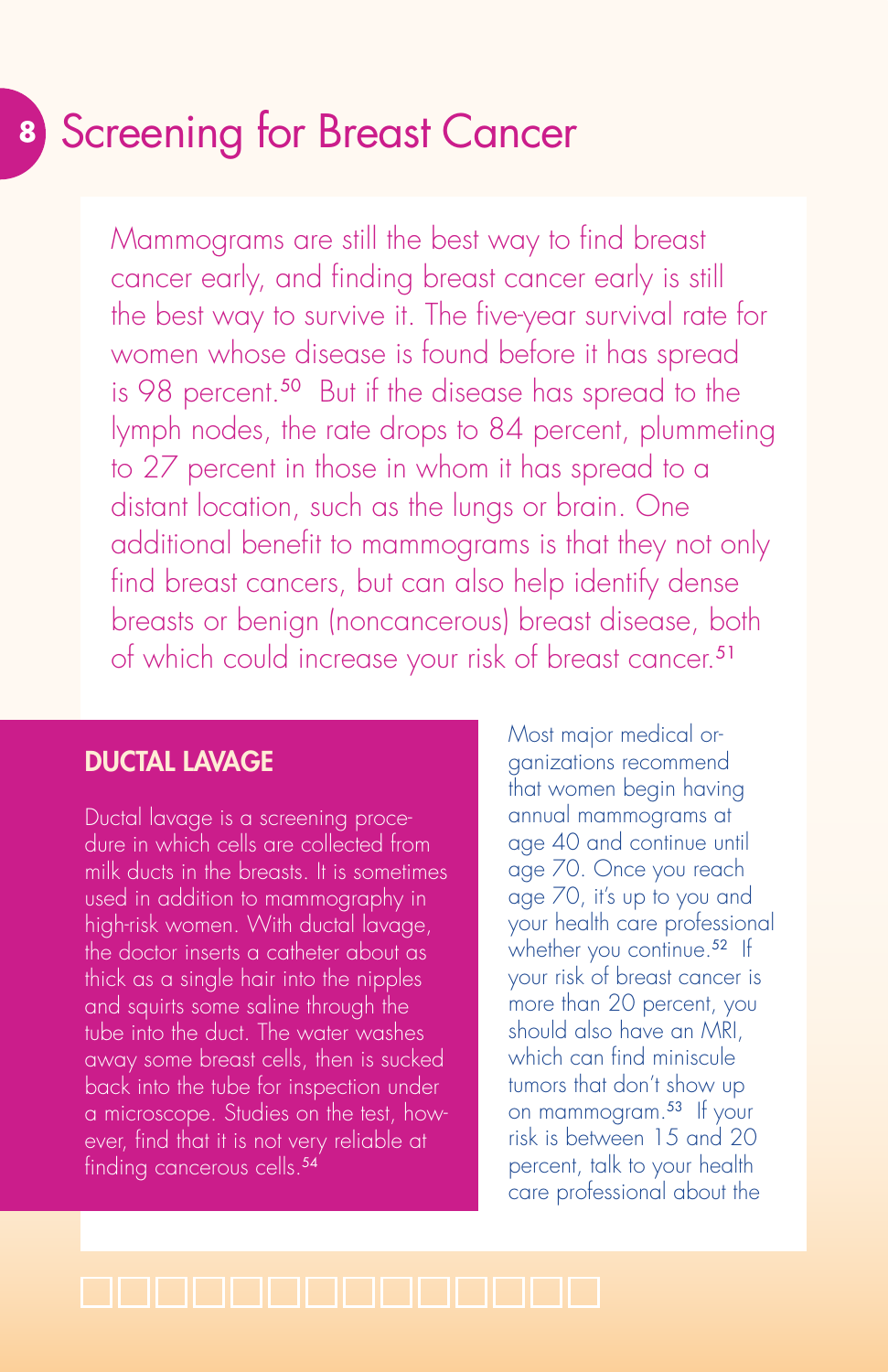need for an MRI, and if your risk is below 15 percent, a mammogram alone is sufficient.

In addition to MRI, your health care professional may also recommend a breast ultrasound to look at any suspicious areas. The ultrasound uses sound waves that bounce off solid tissue, creating an image of the breast on a computer screen. It is not a substitute for mammography but an additional test for women with a high risk of breast cancer or those with fibrocystic breasts. Ultrasounds are particularly beneficial at telling the difference between fluid-filled cysts in the breasts and solid masses and between cancerous and noncancerous lumps.

#### **Breast screenings of the future**

Ongoing research continues to improve breast cancer screening and evaluation, with innovations such as breast-specific gamma imaging and cone beam breast computed tomography (CT), basically more sophisticated forms of imaging that will do a better job at differentiating cancerous cells from noncancerous cells and, in the case of cone-based CT, won't even require breast compression.

# WHAT ABOUT BREAST SELF-EXAMS?

You can do a breast self-exam, if you'd like. Just make sure your health care professional periodically reviews your technique to be sure it's correct. You should be aware that there is no evidence that breast self-exams provide any benefit and, in fact, they may lead to harm because they unnecessarily subject women to biopsies.<sup>55</sup> Thus, most major medical organizations, including the American Cancer Society (ACS), no longer recommend that women conduct them unfailingly each month. Rather, the ACS suggests regular breast self-exams as a way to get to know how your breasts normally look and feel, so if something abnormal does develop, you might notice it more quickly. It's interesting to note, though, that studies find that women who find their own cancers by touch tend to do it outside of a formal breast exam, such as while putting on a bra or bathing. And remember to ask your health care professional to perform a clinical breast examination once a year; about five percent of breast cancers are identified in this way.56

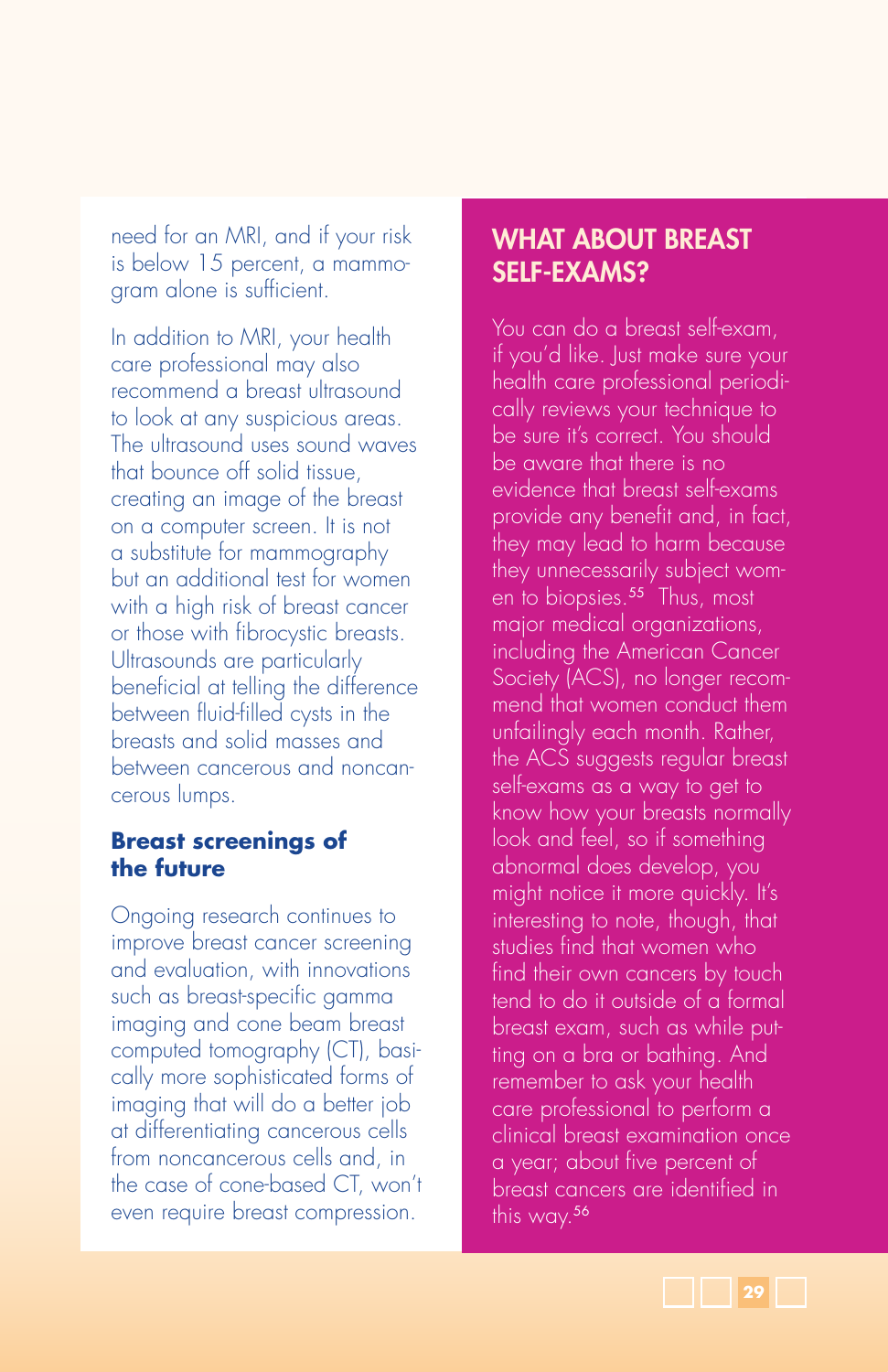## **Choosing a Mammography Center**

Choosing a mammography center is an important decision that should be based on more than just the center's decor and whether it provides plush robes. Instead, look for the following:

- **A high-volume center.** Studies find that the more mammograms radiologists read, the less likely they are to miss a potential cancer. However, this benefit is a two-edged sword; studies also find that the more mammograms the radiologist reads, the greater the risk of a false-positive reading.<sup>57</sup>
- **A dedicated breast radiologist.** This individual deals only with mammograms and other breast-related radiographic tests. Sometimes the radiologist will have completed a fellowship in breast radiology; other times, this person is simply a doctor who does nothing but read mammograms.

## **Digital or Analog?**

Ask<br>
hec<br>
pro<br>
Hov<br>
pre mar<br>
or  $\Lambda$ **Ask your health care professional:** How should I

prepare for a mammogram or MRI?

It depends. Analog mammograms, which use film that is developed just like the film in the cameras of yore, tend to be less sensitive for women with dense breasts, with studies suggesting that between 10 and 20 percent of cancers identified by breast exam in these women were not detected on film mammograms. They also can't be altered once the film is developed, so the doctor can't zoom in on a certain site, make one part darker to get better contrast or make other changes to create a clearer picture.

Digital mammograms, however, can be uploaded and stored on computers, transmitted electronically and digitally manipulated to improve the view, reducing the likelihood that you'll have to return and redo the mammogram. Digital mammograms also use less radiation than film mammography.<sup>58</sup>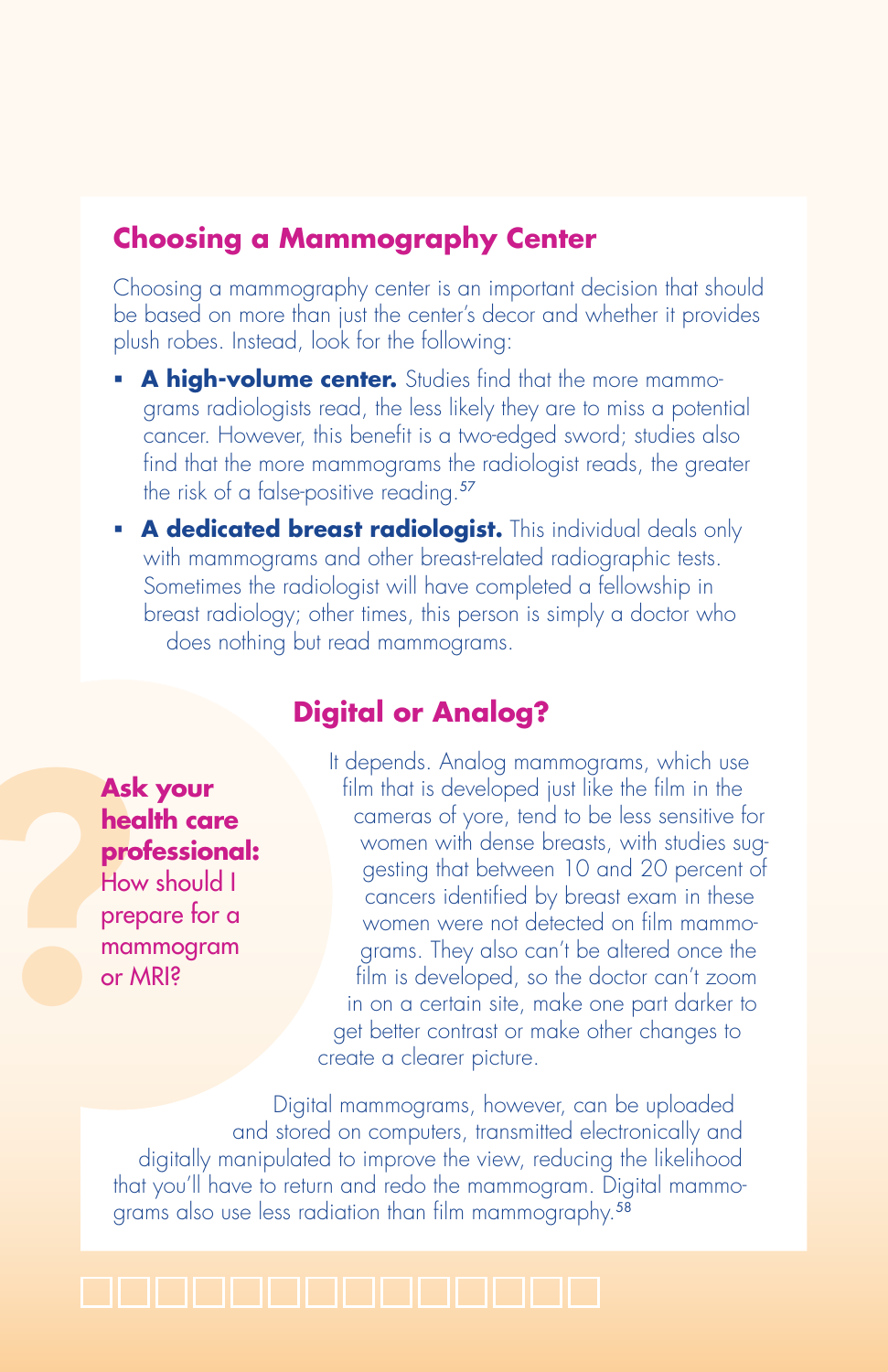If you're over 50, either is just as good at identifying potential problems. If you're under 50, pre- or perimenopausal, or have dense breasts, a major national study comparing the two in nearly 50,000 women found digital mammography was significantly more accurate.<sup>59</sup>

# **Mammograms for Low-Income Women**

Low-income, uninsured women ages 18 to 64 can get free mammograms and cervical cancer screenings in all 50 states, the District of Columbia, four U.S. territories and 13 Ameri-

# QUICK FACTS ABOUT MAMMMOGRAMs

- A mammogram uses only a very small dose of radiation. It does not increase your chances of getting breast cancer.
- Mammograms have helped more women than ever before survive breast cancer.
- **Your health care provider will tell** you if you need a mammogram more often than what's usually recommended.
- Mammograms are uncomfortable but not unbearable. Having very large or very small breasts doesn't matter. The equipment will work either way.

can Indian/Alaskan Native organizations under the National Breast and Cervical Cancer Early Detection Program (NBC-CEDP). However, just 12.6 percent of the women eligible for the program in 2004 received mammograms. Still, about 1 percent of the women screened were diagnosed with breast cancer.<sup>60</sup> For information on screening programs in your area, go to http://apps.nccd.cdc.gov/cancercontacts/nbccedp/contacts.asp and click on your state.

| <b>HOW OFTEN SHOULD I BE SCREENED FOR BREAST CANCER?</b> |                          |                             |   |
|----------------------------------------------------------|--------------------------|-----------------------------|---|
| <b>Screening Type</b>                                    | Age                      | <b>How Often</b>            |   |
| Mammogram                                                | $40+$                    | Every year                  |   |
| Breast exam by a health<br>care professional             | $20 - 39$<br>$\Delta$ O+ | Every 3 years<br>Every year | ₩ |
| Breast self-exam                                         | 20+                      | Periodically                |   |

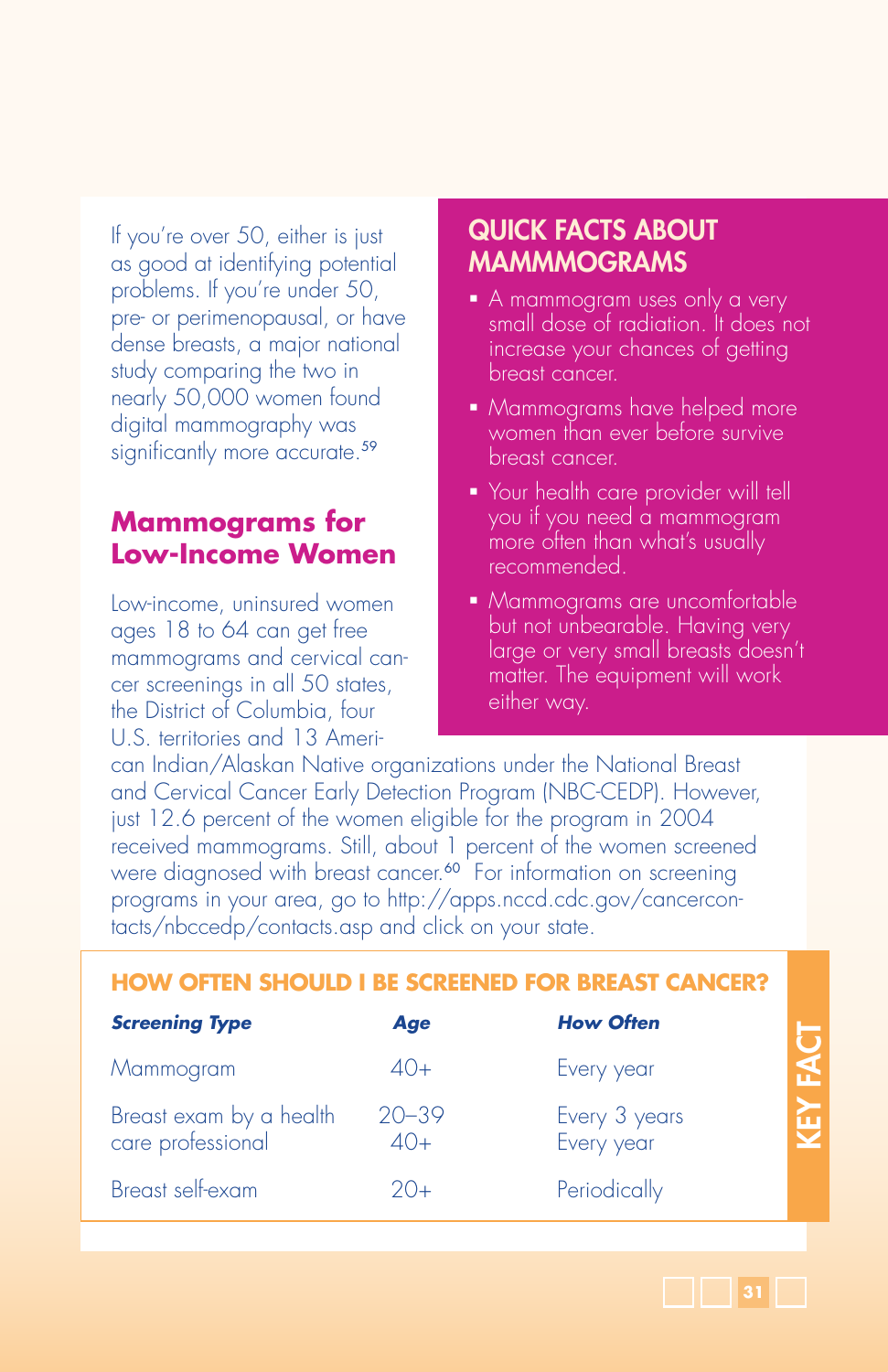# **<sup>9</sup>** Breast Cancer Today

A breast cancer diagnosis today is hardly a death sentence. Between 1990 and 2004, the death rate dropped 2.2 percent a year, even more in younger women. The reason for the decline is twofold: Women are getting diagnosed earlier and numerous new treatments have become available. In fact, so many breast cancers are diagnosed so early in the disease that many women require just a lumpectomy, in which only the cancer is removed, followed by radiation and, in some instances, chemotherapy. New partial-breast radiation techniques will treat only the highest area at risk, and the radiation can be given in five days versus seven weeks. This is especially important for patients where the heart needs to be avoided, since the partial breast treatment is aiming to treat much less tissue.

Other treatment options include mastectomy, or complete removal of the breast, and hormone therapy, in which drugs are used to reduce your body's production of estrogen and/or progesterone or prevent their effect on breast cells.

If mastectomy is a choice you must make, there are two main breast reconstructive surgery options you may want to consider: breast implants, using silicone shells filled with silicone gel or saline, or autologous reconstruction, which uses fat and tissue from your abdomen, back, buttocks or thigh to shape a new breast. In many instances, breast reconstructive surgery can be performed immediately after mastectomy—so you never wake up without a breast.

If you have health insurance, your carrier must pay for breast reconstructive surgery. The 1998 Federal Breast Reconstruction Law requires all health insurance companies to cover reconstruction of the breast on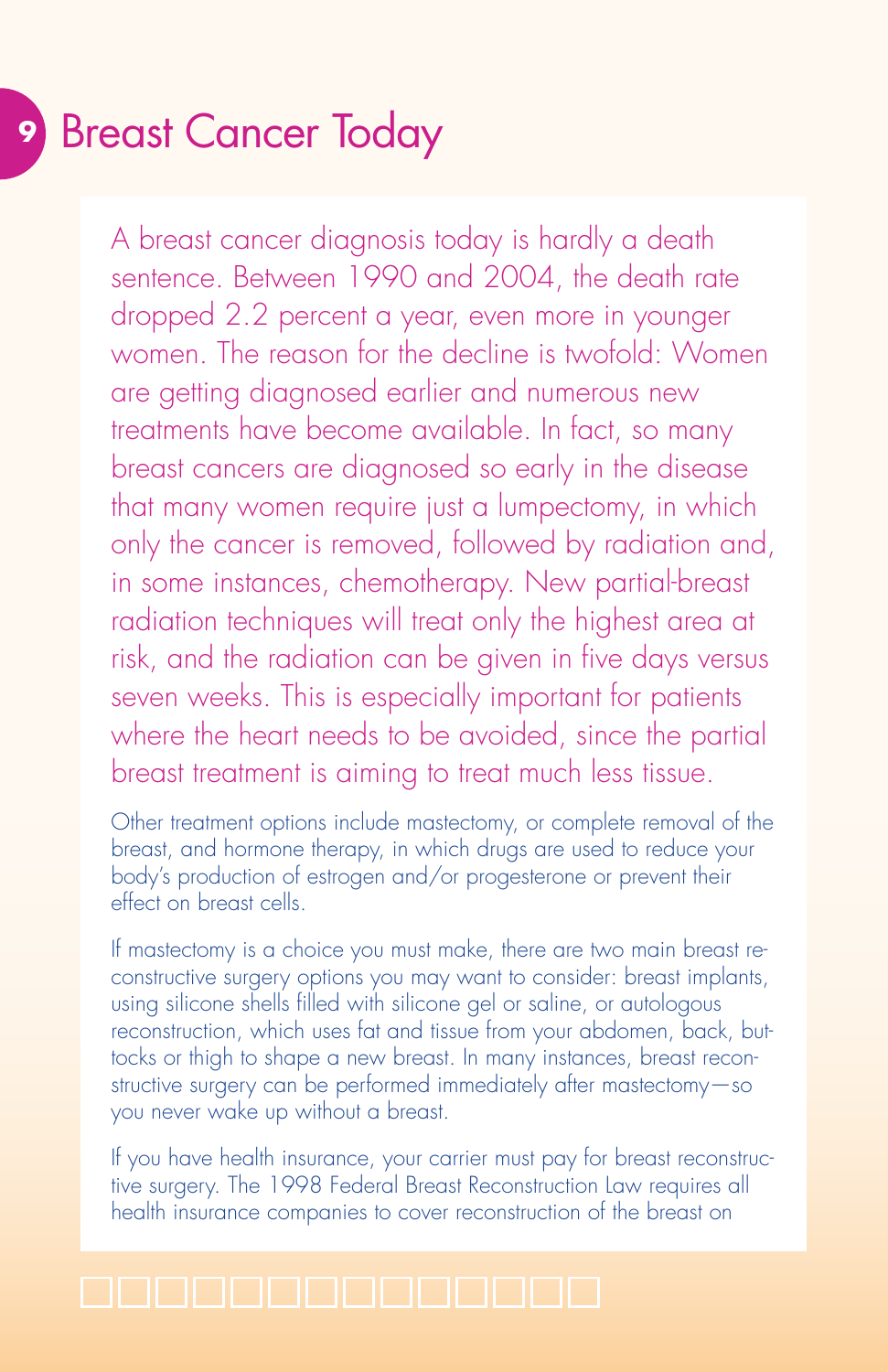which mastectomy has been performed, and surgery and reconstruction of the other breast to produce a symmetrical appearance.

If you don't have health insurance, talk to your surgeon and the hospital about negotiating a discount rate. Many are willing to reduce fees for women without insurance. You may also qualify for health insurance under your state's Medicaid program or other health-coverage programs for low- and moderate-income individuals.

These days, doctors will evaluate the type of cancer you have before deciding on a treatment plan. Most breast cancers are estrogen positive, meaning estrogen fuels their growth; some are progesterone positive, some respond to both hormones, and the minority of cancers responds to neither. Many cancer centers can also test the genetic makeup of the cancer, enabling your doctor to determine if a specific drug will work before you even start taking it.

**your<br>
index**<br> **index**<br> **index**<br> **d**<br> **d**<br> **d**<br> **concer**<br> **concer**<br> **ment? Ask your health care professional:** Will I be able to get pregnant and breastfeed after my cancer treatment?

One indication of how much better we've become at treating breast cancer can be seen in the percentage of women with breast cancer that has spread (metastasized) who survive at least five years. In the 1970s, just 17 percent of women whose cancer spread were still alive five years after diagnosis; in the 1980s, that figure increased to 26 percent. Yet between 1995 and 2000, 44 percent of women with recurrent or metastasized cancer survived five years.<sup>61</sup> That figure is likely higher today, given new treatments that have since become available.

All of this means that doctors are now treating breast cancer as a chronic disease, much like high blood pressure or diabetes. Once one drug stops working, they try another or a different combination. And since many treatment options today are targeted—meaning they go after the cancer cells instead of all cells—the side effects are minimal, enabling women to enjoy a high quality of life even while undergoing treatment that may continue for years.

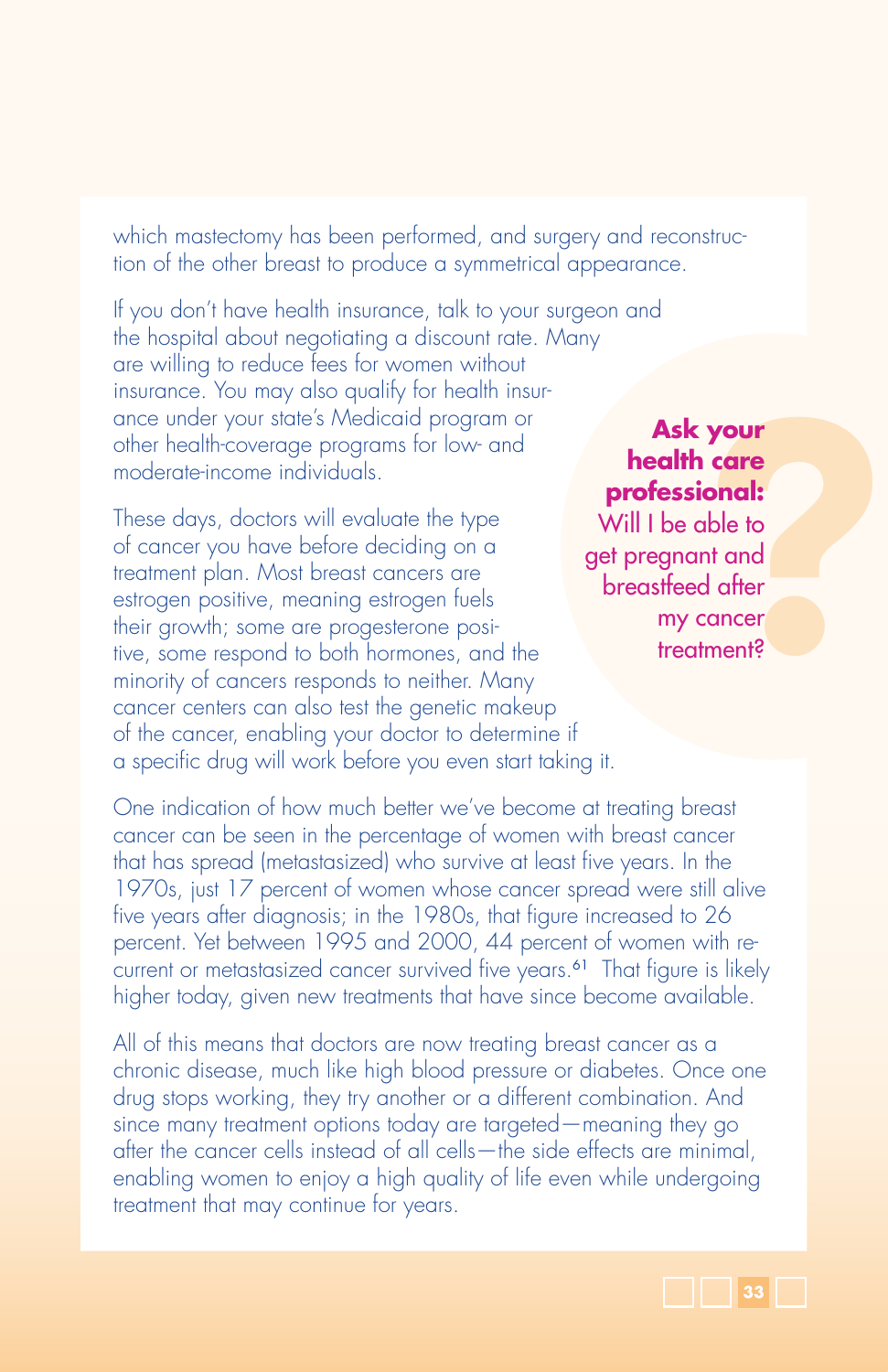#### **Survival Rates**

The most recent breast cancer survival rates from the American Cancer Society show that:

- 89 percent of women are still alive five years after diagnosis
- **81 percent** are still alive 10 years after diagnosis
- 73 percent are still alive 15 years after diagnosis

Expect those figures to keep getting better, given the improved treatment options and our own improved knowledge about the disease.<sup>16</sup>

# **Talk About It!**

According to the 2008 Breast Cancer Awareness Survey conducted by the National Women's Health Resource Center, a vast majority of women report talking to their health care professionals about breast health screenings—specifically mammograms and breast self-exams. Sixty percent of the women surveyed reported discussing breast cancer with either their mothers or their daughters and, in some cases, both. This is very good news. Women who are a part of discussions about breast cancer in one part of their life are more likely to discuss it in other parts of their life as well.

Perhaps the best news about these discussions is that our survey found that mothers and daughters who discuss breast health with each other are more likely to be up-to-date with their screenings. Mammography remains our best tool for identifying breast cancer at its earliest, most treatable stage.

There is much more to be done to better understand breast cancer and ways to treat and prevent it. And, more work is needed to reach all women with information and encouragement to pursue breast screenings. But, in the meantime, spread the word—talk about breast cancer.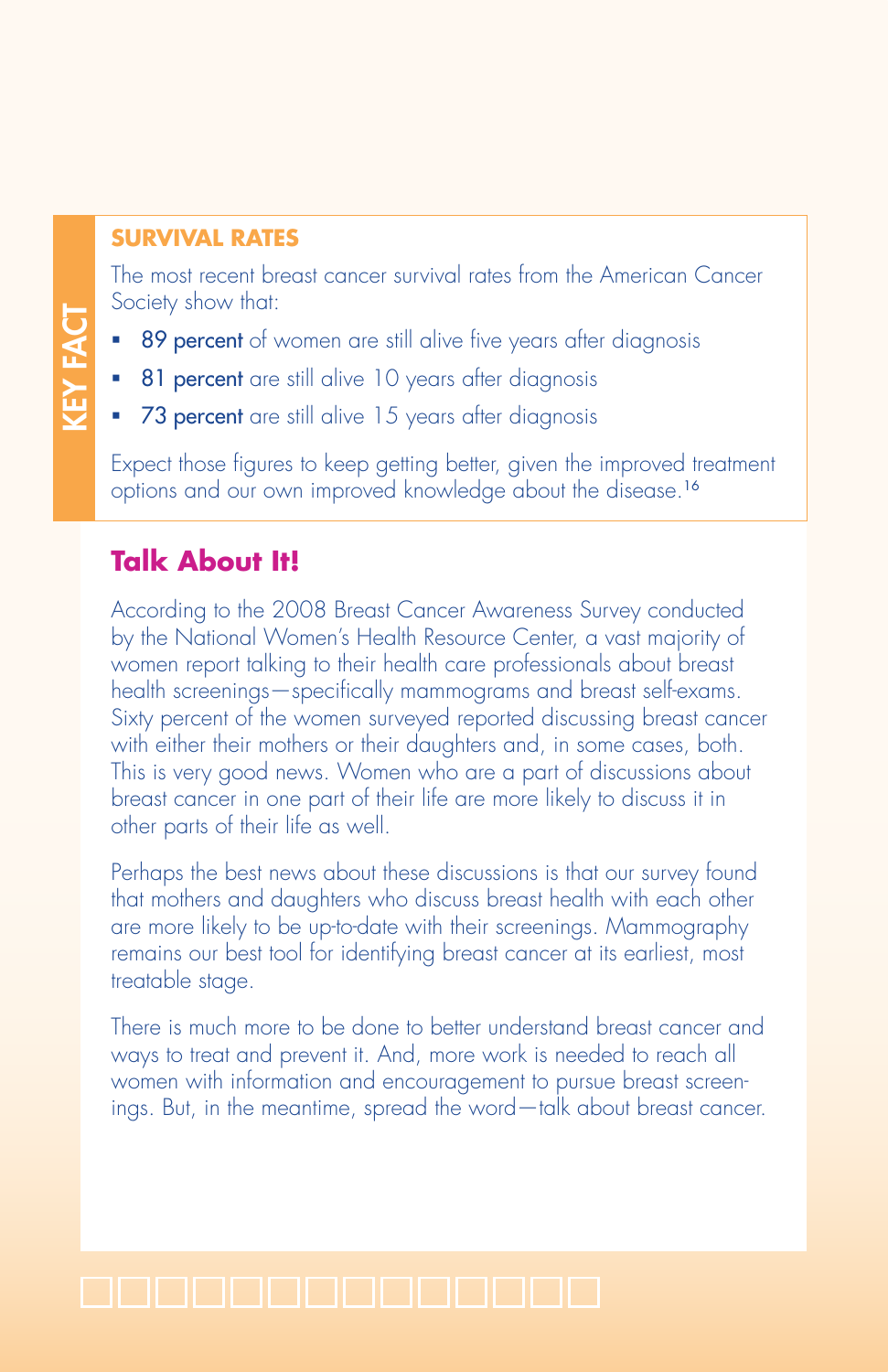

learn. **A**ove.commit.

# **National Women's Health Resource Center**

To empower women with the latest breast cancer information and the confidence to translate that knowledge into

action, the National Women's Health Resource Center (NWHRC) has introduced the Learn.Love.Commit. breast cancer awareness campaign: LEARN the facts about breast cancer. LOVE your body. COMMIT to regular preventive health screenings.

As part of the Learn.Love.Commit. campaign, the NWHRC offers free breast-health related information at its award-winning Web site, **www.healthywomen.org.** Visit the NWHRC's new online Breast Health Center to learn more. Or, call: 1-877-986-9472.

# **Additional Resources**

#### **Breast Cancer Screening**

FDA Certified Mammography Facilities 1-888-463-6332 www.fda.gov/cdrh/mammography

#### **Breast Cancer Support for Women of Color**

African-American Breast Cancer Alliance 612-825-3675 www.aabcainc.org

Native American Cancer Research 303-838-9359 www.natamcancer.org

Sisters Network Inc. 1-866-781-1808 www.sistersnetworkinc.org

#### **Breast Cancer Support for Younger Women**

Young Survival Coalition 1-877-972-1011 www.youngsurvival.org

#### **General Breast Cancer Information & Support**

American Cancer Society 1-800-227-2345 www.cancer.org

Breastcancer.org www.breastcancer.org

Breast Cancer Network of Strength 1-800-221-2141 1-800-986-9505 Spanish www.networkofstrength.org

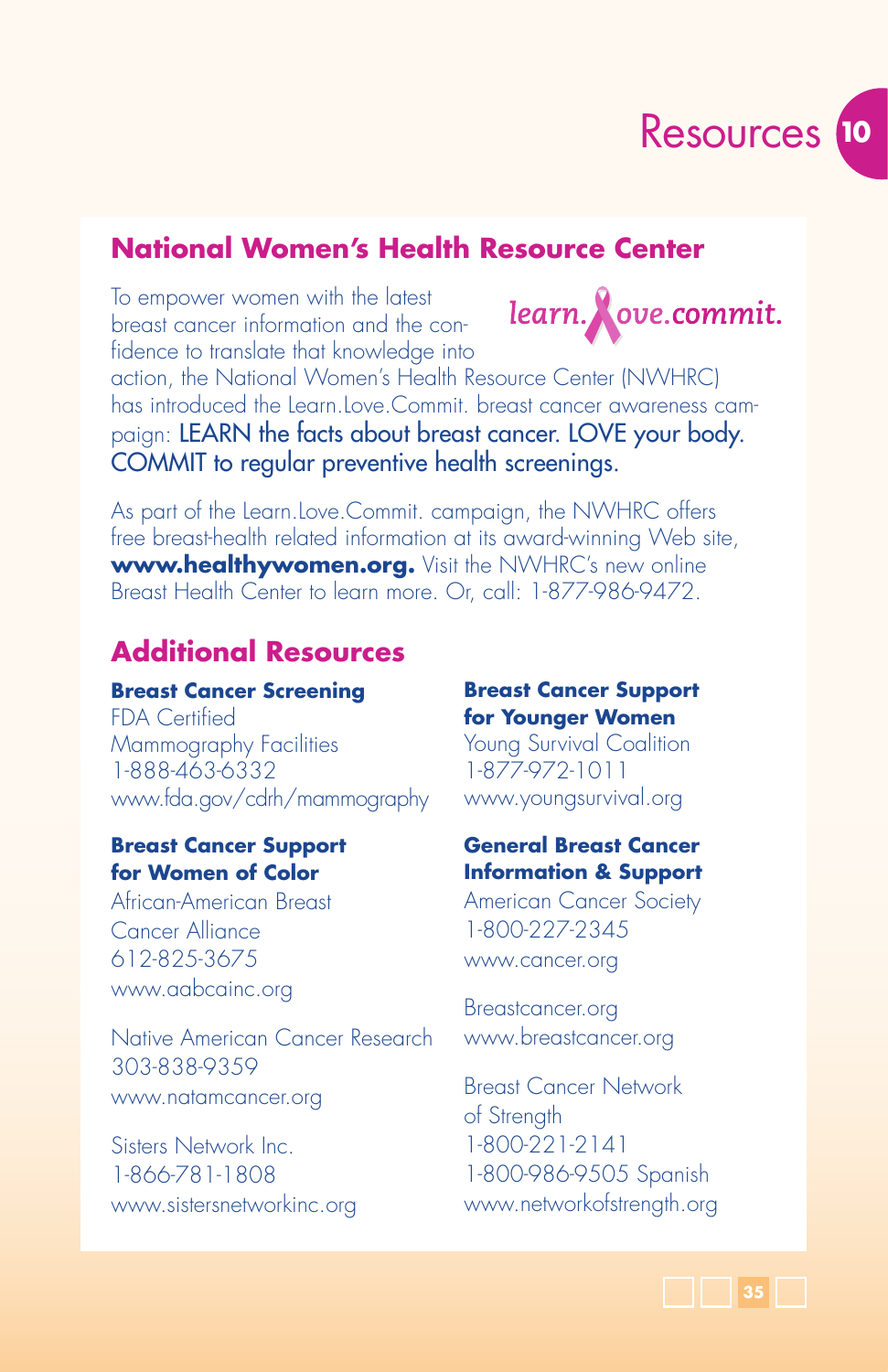# **<sup>11</sup>** References

- <sup>1</sup> Wight NE. Management of common breastfeeding issues. *Pediatr Clin North Am.* 2001;48(2):321-344.
- <sup>2</sup> Centers for Disease Control and Prevention. Breastfeeding among US children born 1999-2005. CDC National Immunization Survey. August 2008. Available at: http://www.cdc.gov/breastfeeding/data/NIS\_data/index.htm. Accessed August 7, 2008.
- <sup>3</sup> Snowden HM, Renfrew MJ, Woolridge MW. Treatments for breast engorgement during lactation. *Cochrane Database Syst Rev.* 2001;(2):CD000046.
- <sup>4</sup> Smith RL, Pruthi S, Fitzpatrick LA. Evaluation and management of breast pain. *Mayo Clin Proc.* 2004;79(3):353-372. Review.
- <sup>5</sup> Ader DN, Browne MW. Prevalence and impact of cyclic mastalgia in a United States clinic-based sample. *Am J Obstet Gynecol.* 1997;177(1):126-132.
- <sup>6</sup> Marchant DJ. Benign breast disease. *Obstet Gynecol Clin North Am.*  2002;29(1):1-20. Review.
- <sup>7</sup> Vorherr H. Fibrocystic breast disease: pathophysiology, pathomorphology, clinical picture, and management. *Am J Obstet Gynecol.* 1986;154(1):161-179.
- 8 Kaufman CS. Office-based cryoablation of breast fibroadenomas: 12-month followup. *J Am Coll Surg.* 2004;198(6):914-923.
- <sup>9</sup> Implant Consumer Handbook. US Food and Drug Administration. Updated June 8, 2004. Available at: www.fda.gov/cdrh/breastimplants/handbook2004/ localcomplications.htm. Accessed March 8, 2005.
- <sup>10</sup> Bondurant S, Ernster V, Herdman R. Safety of Silicone Brest Implants, Report of the committee on the Safety of Silicone Breast Implants (IOM). Washington, DC: National Academy Press. 1999.
- <sup>11</sup> Grassley JS. Breast reduction surgery. What every woman needs to know. AWHONN Lifelines. Review 2002;6(3):244-9.
- <sup>12</sup> Netscher DT, Meade RA, Goodman CM, et al. Physical and psychosocial symptoms among 88 volunteer subjects compared with patients seeking plastic surgery procedures to the breast. *Plast Reconstr Surg.* 2000;105(7):2366- 2373.
- <sup>13</sup> Kakagia D, Tripsiannis G, Tsoutsos D. Breastfeeding after Reduction Mammaplasty: A Comparison of 3 Techniques. *Ann Plast Surg.* 2005;55(4):343-345.
- <sup>14</sup> Semple JL. Breast-feeding and silicone implants. *Plast Reconstr Surg.* 2007;120(7 Suppl 1):123S-128S.
- <sup>15</sup> Johansson AS, Wennborg H, Blomqvist L, Isacson D, Kylberg E. Breastfeeding after reduction mammaplasty and augmentation mammaplasty. *Epidemiology.*  2003;14(1):127-129.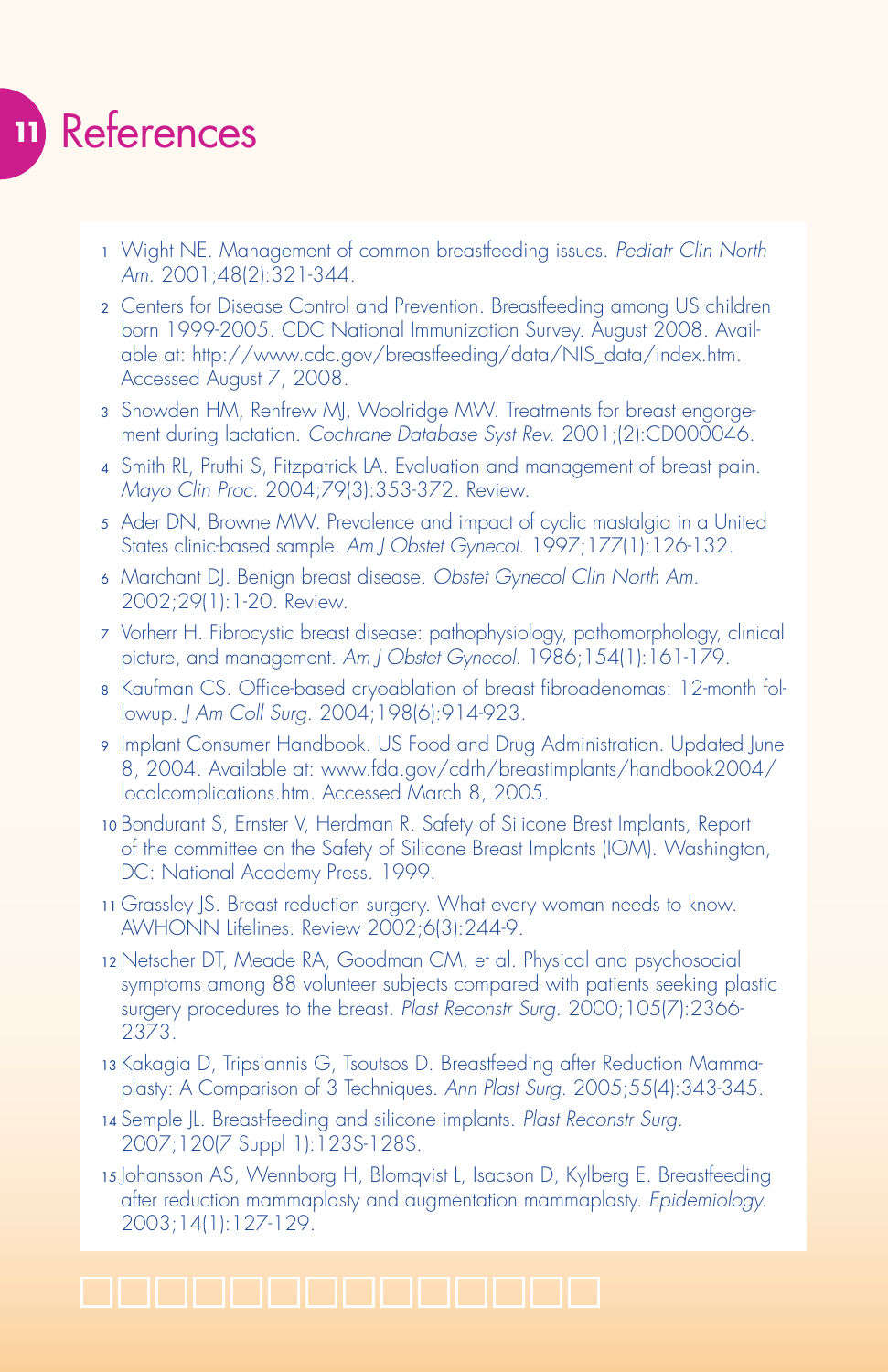- <sup>16</sup> American Cancer Society. Cancer Facts & Figures, 2007. Atlanta: American Cancer Society; 2007.
- 17 Jemal A, Ward E, Thun M. Recent trends in breast cancer incidence rates by age and tumor characteristics among U.S. women. *Breast Cancer Research.* 2007;9(3):R28.
- <sup>18</sup> American Cancer Society, Cancer Facts & Figures for African Americans 2007- 2008. Atlanta: American Cancer Society; 2007.
- <sup>19</sup> Ward E, Jemal A, Cokkinides V, et al. Cancer disparities by race/ethnicity and socioeconomic status. *CA Cancer J Clin.* 2004;54(2):78-93.
- <sup>20</sup> Morris GJ, Mitchell EP. Higher incidence of aggressive breast cancers in African-American women: a review. *Natl Med Assoc.* 2008;100(6):698-702.
- <sup>21</sup> National Women's Health Resource Center. 2008 Breast Cancer Awareness Survey.
- <sup>22</sup> Easton DF, Ford D, Bishop DT. Breast and ovarian cancer incidence in BRCA1 mutation carriers. Breast Cancer Linkage Consortium. *Am J Hum Genet.* 1995;56:265-271.
- <sup>23</sup> Struewing JP, Hartge P, Wacholder S, et al. The risk of cancer associated with specific mutations of BRCA1 and BRCA2 among Ashkenazi Jews. *N Engl J Med.* 1997;336:1401-1408.
- <sup>24</sup> Genetic risk assessment and BRCA mutation testing for breast and ovarian cancer susceptibility: recommendation statement. *Ann Intern Med.* 2005;143:355-361.
- <sup>25</sup> Ries LAG, Harkins D, Krapcho M, et al. SEER Cancer Statistics Review, 1975- 2003. Bethesda, MD: National Cancer Institute; 2006.
- <sup>26</sup> Genetic risk assessment and BRCA mutation testing for breast and ovarian cancer susceptibility: recommendation statement. *Ann Intern Med.* 2005;143:355-361.
- <sup>27</sup> Sharpe CR. A developmental hypothesis to explain the multicentricity of breast cancer. *CMAJ.* 1998;159:55-59.
- <sup>28</sup> Gail MH, Brinton LA, Byar DP, et al. Projecting individualized probabilities of developing breast cancer for white females who are being examined annually. *J Natl Cancer Inst.* 1989;81:1879-1886.
- <sup>29</sup> Dupont WD, Parl FF, Hartmann WH, et al. Breast cancer risk associated with proliferative breast disease and atypical hyperplasia. *Cancer.* 1993;71:1258-1265.
- <sup>30</sup> Boyd NF, Guo H, Martin LJ, et al. Mammographic density and the risk and detection of breast cancer. *N Engl J Med.* 2007;356:227-236.
- <sup>31</sup> Anderson GL, Limacher M, Assaf AR, et al. Effects of conjugated equine estrogen in postmenopausal women with hysterectomy: the Women's Health Initiative randomized controlled trial. *JAMA.* 2004;291:1701-1712.
- <sup>32</sup> Writing Group for the Women's Health Initiative I. Risks and benefits of estrogen plus progestin in healthy postmenopausal women: Principal results from the Women's Health Initiative randomized controlled trial. *JAMA.* 288(3):321-333.
- <sup>33</sup> Hollingsworth AB, Singletary SE, Morrow M, et al. Current comprehensive assessment and management of women at increased risk for breast cancer. *Am J Surg.* 2004;187:349-362.

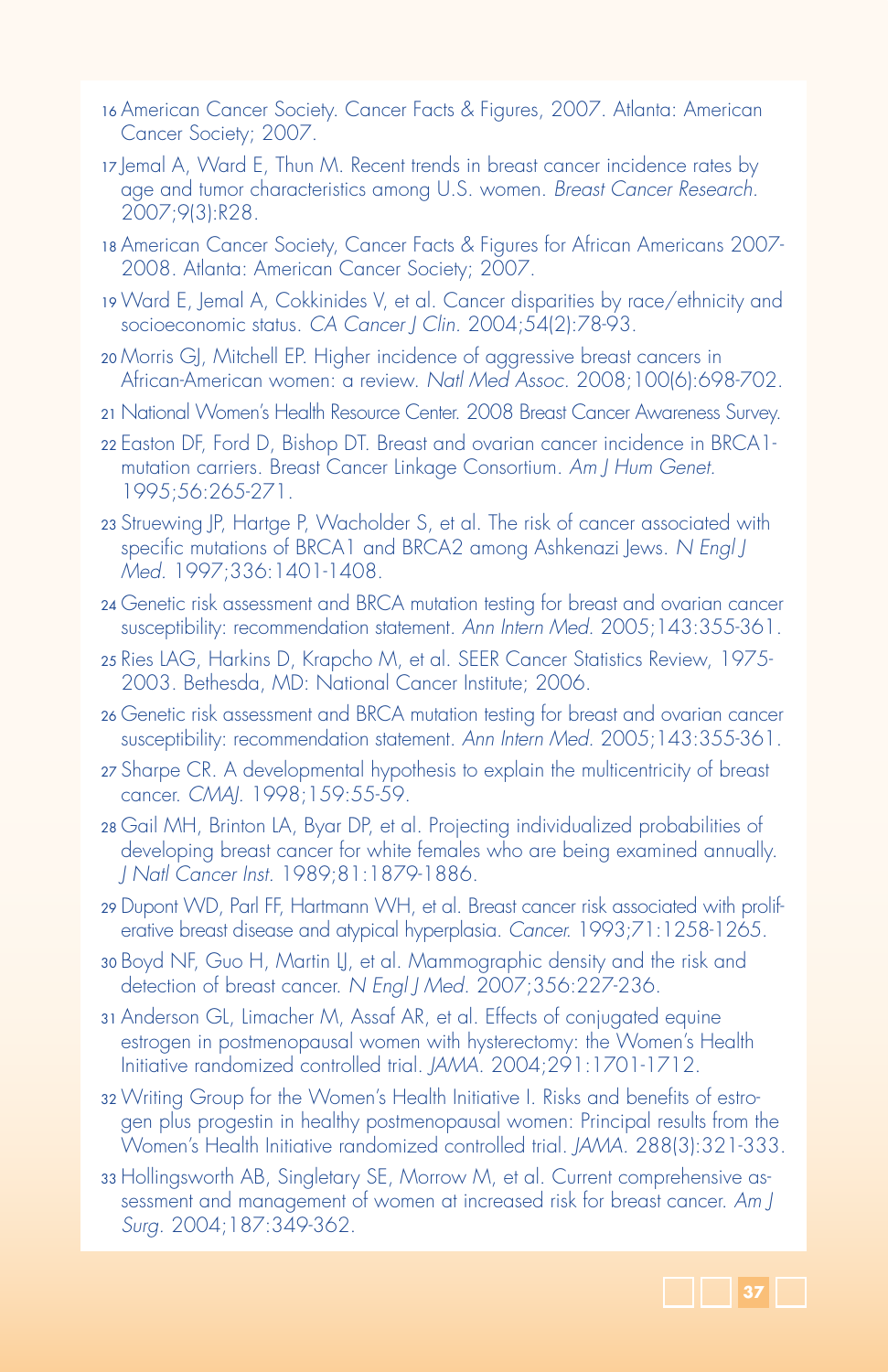- <sup>34</sup> Carmichael AR. Obesity as a risk factor for development and poor prognosis of breast cancer. *BJOG.* 2006;113:1160-1166.
- <sup>35</sup> Messina M, McCaskill-Stevens W, Lampe JW. Addressing the soy and breast cancer relationship: review, commentary, and workshop proceedings. *J Natl Cancer Inst.* 2006;98(18):1275-1284.
- <sup>36</sup> Trock BJ, Hilakivi-Clarke L, Clarke R. Meta-analysis of soy intake and breast cancer risk. *J Natl Cancer Inst.* 2006;98(7):459-471.
- <sup>37</sup> Lahmann PH, Lissner L, Gullberg B, Olsson H, Berglund G. A prospective study of adiposity and postmenopausal breast cancer risk: The Malmö diet and cancer study. *Intl J Cancer.* 2003;103:246-252.
- <sup>38</sup> Hamajima N, Hirose K, Tajima K, et al. Alcohol, tobacco and breast cancer– –collaborative reanalysis of individual data from 53 epidemiological studies, including 58,515 women with breast cancer and 95,067 women without the disease. *Br J Cancer.* 2002;87:1234-1245.
- <sup>39</sup> Smith-Warner SA, Spiegelman D, Yaun SS, et al. Alcohol and breast cancer in women: a pooled analysis of cohort studies. *JAMA.* 1998;279:535-540.
- <sup>40</sup> Colditz GA, Rosner B. Cumulative risk of breast cancer to age 70 years according to risk factor status: Data from the Nurses' Health Study. *Am J Epidemiol.* 2000;152:950-964.
- <sup>41</sup> Baglietto L, English DR, Gertig DM, Hopper JL, Giles GG. Does dietary folate intake modify effect of alcohol consumption on breast cancer risk? Prospective cohort study. *BMJ.* 2005;331:807.
- <sup>42</sup> Rohan TE, Jain MG, Howe GR, Miller AB. Dietary folate consumption and breast cancer risk. *J Natl Cancer Inst.* 2000;92(3):266-269.
- <sup>43</sup> Friedenreich CM. Physical activity and cancer prevention: from observational to intervention research. *Cancer Epidemiol Biomarkers Prev.* 2001;10(4):287-301.
- <sup>44</sup> Dallal CM, Sullivan-Halley J, Ross RK, et al. Long-term recreational physical activity and risk of invasive and in situ breast cancer: the California teachers study. *Arch Intern Med.* 2007;167(4):408-415.
- <sup>45</sup> Collaborative Group on Hormonal Factors in Breast Cancer. Breast cancer and hormonal contraceptives: Collaborative reanalysis of individual data on 53,297 women with breast cancer and 100,239 women without breast cancer from 54 epidemiological studies. *Lancet.* 1996; 347:1713-1727.
- <sup>46</sup> Marchbanks PA, McDonald JA, Wilson HG, et al. Oral contraceptives and the risk of breast cancer. *New England Journal of Medicine.* 2002; 346(26):2025-2032.
- <sup>47</sup> Rebbeck TR, Friebel T, Lynch HT, et al. Bilateral prophylactic mastectomy reduces breast cancer risk in BRCA1 and BRCA2 mutation carriers: the PROSE Study Group. *J Clin Oncol.* 2004;22:1055-1062.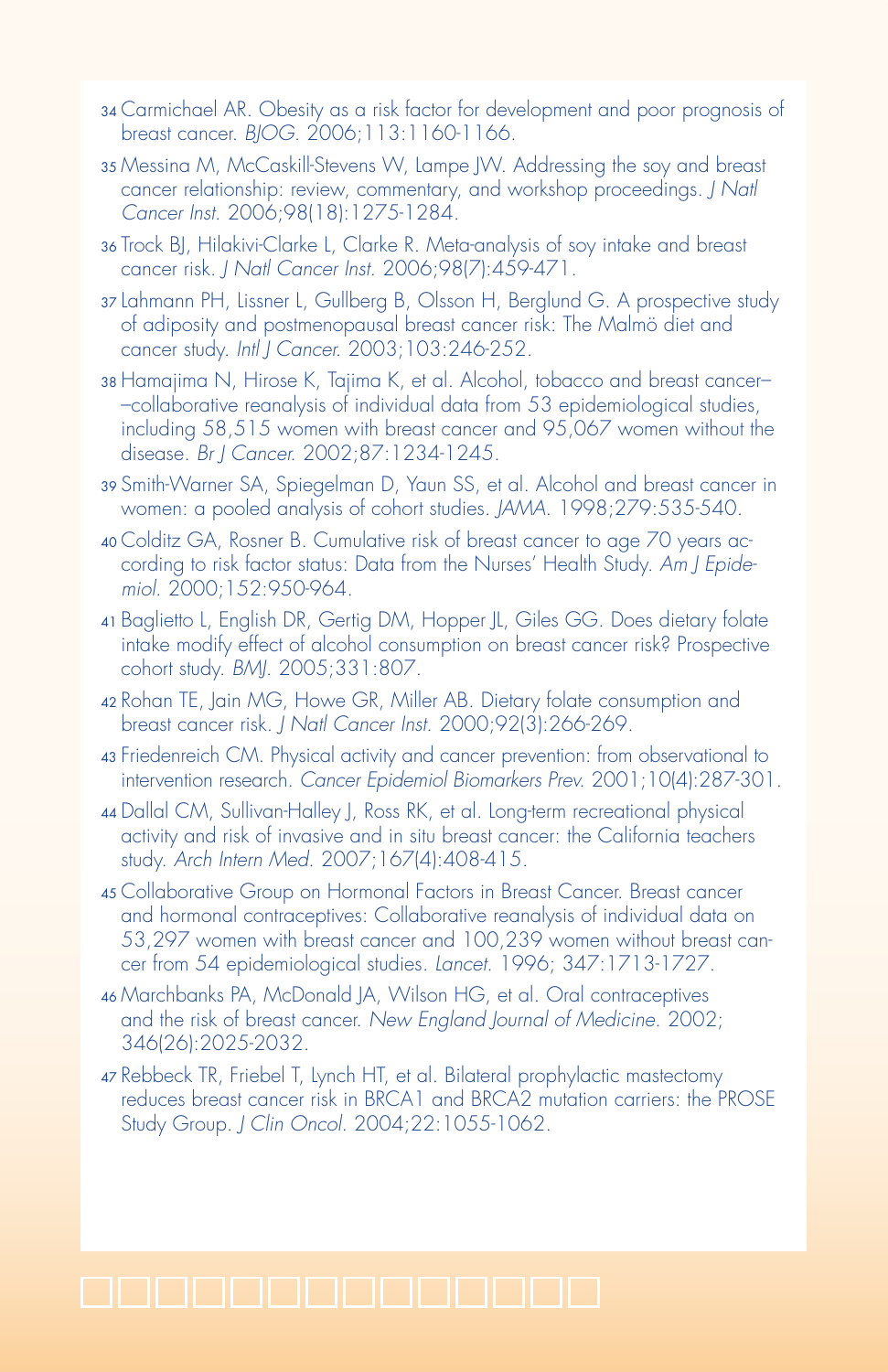- <sup>48</sup> Vogel VG, Costantino JP, Wickerham DL, et al. Effects of tamoxifen vs raloxifene on the risk of developing invasive breast cancer and other disease outcomes: the NSABP Study of Tamoxifen and Raloxifene (STAR) P-2 trial. *JAMA.* 2006;295:2727-2741.
- <sup>49</sup> Fisher B, Costantino JP, Wickerham DL, et al. Tamoxifen for prevention of breast cancer: Report of the National Surgical Adjuvant Breast and Bowel Project P-1 Study. *J Natl Cancer Inst.* 1998;90:1371-1388.
- <sup>50</sup> American Cancer Society. Cancer Facts & Figures, 2007. Atlanta: American Cancer Society; 2007.
- <sup>51</sup> National Cancer Institute. Breast Cancer (PDQ): Screening. Last updated: April 16, 2007. Available at: www.cancer.gov/cancertopics/pdq/screening/ breast/healthprofessional. Accessed August 6, 2007.
- <sup>52</sup> Screening for breast cancer: recommendations and rationale. *Ann Intern Med.* 2002;137(5 Part 1):344-346.
- <sup>53</sup> Saslow D, Boetes C, Burke W, et al, for the American Cancer Society Breast Cancer Advisory Group. American Cancer Society guidelines for breast screening with MRI as an adjunct to mammography. *CA Cancer J Clin.* 2007;57:75-89.
- <sup>54</sup> Brogi E, Robson M, Panageas KS, Casadio C, Ljung BM, Montgomery L. Ductal lavage in patients undergoing mastectomy for mammary carcinoma: a correlative study. *Cancer.* 2003;98(10):2170-2176.
- <sup>55</sup> Kösters JP, Gøtzsche PC. Regular self-examination or clinical examination for early detection of breast cancer. *Cochrane Database of Systematic Reviews* 2007, Issue 4. Art. No.: CD003373. DOI: 10.1002/14651858. CD00337.
- <sup>56</sup> McDonald S, Saslow D, Alciati MH. Performance and reporting of clinical breast examination: a review of the literature. *CA Cancer J Clin.*  2004;54:345-361.
- <sup>57</sup> Barlow WE, Chi C, Carney PA, et al. Accuracy of screening mammography interpretation by characteristics of radiologists. *J Natl Cancer Inst.*  2004;96(24):1840-1850.
- <sup>58</sup> National Cancer Institute. Digital vs. Film Mammography in the Digital Mammographic Imaging Screening Trial (DMIST): Questions and Answers. Available at: http://www.cancer.gov/cancertopics/factsheet/DMISTQandA. Accessed November 15, 2007.
- <sup>59</sup> Pisano ED, Gatsonis C, Hendrick E, et al. Diagnostic performance of digital versus film mammography for breast-cancer screening. *N Engl J Med.*  2005;353(17):1773-1783.
- <sup>60</sup> Division of Cancer Prevention and Control. National Breast and Cervical Cancer Early Detection Program: 2006/2007. Available at: http://www.cdc.gov/cancer/NBCCEDP/bccpdfs/0607\_nbccedp\_fs.pdf. Accessed August 6, 2008.
- <sup>61</sup> Giordano SH, Buzdar AU, Smith TL, Kau SW, Yang Y, Hortobagyi GN. Is breast cancer survival improving? *Cancer.* 2004;100(1):44-52.